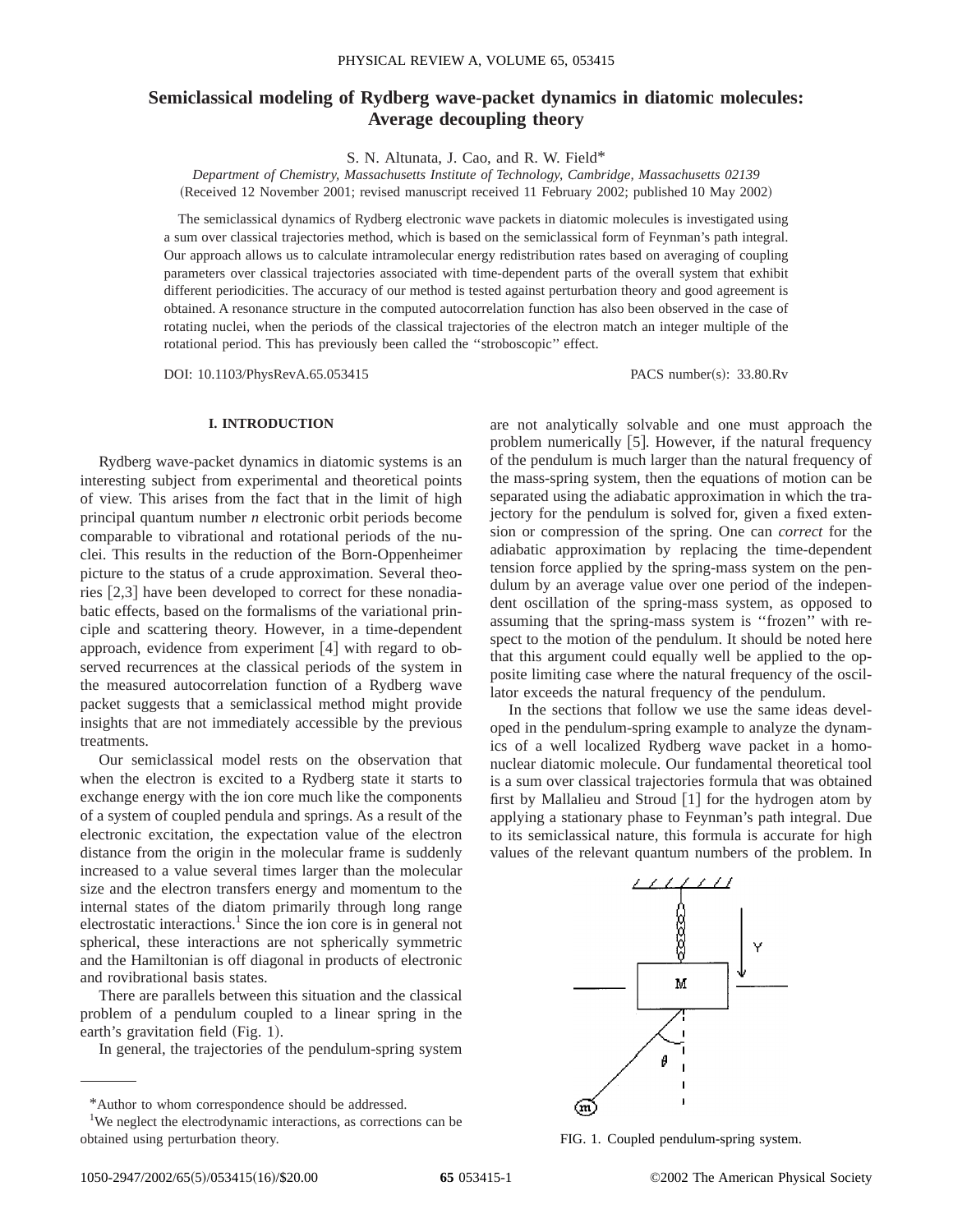particular, this restricts the choice of principal quantum number for the electronic motion to be above a certain threshold, which we have determined to be  $\overline{n}$  = 7. This makes the electronic frequency smaller than a typical vibrational frequency for a diatomic molecule. Hence, when vibrational-electronic couplings are considered, the electron will be taken to be the slow moving part of the system and the adiabatic approximation as applied to the motion of the electron will get corrected, as in the oscillator-pendulum example. It is, however, possible to investigate the rotational-electronic couplings when the frequencies of the two motions are comparable. Therefore two cases will be analyzed for this situation; one for the case of very slow electronic motion in comparison to rotational motion ( $\omega_{el} \ll \omega_{rot}$ ) and one for the case where the electronic frequency is near the rotational frequency. As will be demonstrated, stroboscopic effects are recovered between the two motions in this limit when the rotational frequency is chosen to be twice the electronic frequency. These effects can be considered to be quantum mechanical manifestations of the classical concept of resonance.

#### **II. THEORY**

The starting point is the propagator that gives the time evolution of an arbitrary wave packet for a given Hamiltonian. The propagator is defined by

$$
K(\vec{x}_f, t_f, \vec{x}_i, t_i) = \langle \vec{x}_f, t_f | \vec{x}_i, t_i \rangle = \langle \vec{x}_f | e^{-\frac{i\hat{H}(t_f - t_i)}{\hbar}} | \vec{x}_i \rangle, \quad (1)
$$

where  $\hat{H} = \hat{p}^2/2m + V(\vec{r})$ . Hence for an initial wave packet defined by  $\Psi(\vec{x}_i, t_i)$ , the wave packet evaluated at  $(\vec{x}_i, t_i)$  is given by

$$
\Psi(\vec{x}_f, t_f) = \int K(\vec{x}_f, t_f, \vec{x}_i, t_i) \Psi(\vec{x}_i, t_i) d\vec{x}_i.
$$
 (2)

Feynman's well known analytical formula for the propagator is

$$
K(\vec{x}_f, t_f, \vec{x}_i, t_i) = \int D(\vec{x}(t'))e^{\int L(\vec{x}(t'))dt'}.
$$
 (3)

Here *L* is the classical Lagrangian evaluated on the primed path  $\vec{x}(t')$  that connects  $\vec{x}_f$  and  $\vec{x}_i$  and is given by

$$
L = T - V = \frac{p^2}{2m} - V(\vec{r}).
$$
 (4)

*D* represents an integration over all possible paths between  $\vec{x}_f$  and  $\vec{x}_i$ . When stationary phase is applied to this integral form, we get the condition  $\delta L=0$ , which is equivalent to Newton's equations of motion. This suggests that the dominant contribution to the Feynman propagator comes from classical trajectories that connect  $\vec{x}_f$  and  $\vec{x}_i$ . After proper transformation is applied, we arrive at the Gutzwiller semiclassical form  $[6]$  for the propagator:

$$
K(\vec{x}_f, t_f, \vec{x}_i, t_i) = \left(\frac{1}{2\pi i\hbar}\right)^{N/2} \sum_j \left| \det \frac{\partial^2 R_j(\vec{x}_f, \vec{x}_i, t)}{\partial \vec{x}_f \partial \vec{x}_i} \right|^{1/2}
$$
  
 
$$
\times e^{(R_j i/\hat{h} - i\pi \mu_j/2)}, \qquad (5)
$$

where  $R_i$  is the action for the *j*th classical trajectory given by

$$
R_j(\vec{x}_f, \vec{x}_i, t) = \int_0^t L(\vec{x}_j(t'))dt',
$$
 (6)

and  $\mu_j$  is the number of conjugate points along the same trajectory, $2$  which can be determined from the relation

$$
e^{i\pi\mu_j} = \frac{\det(\partial^2 R_j / \partial \vec{x}_f \partial \vec{x}_i)}{\det[\partial^2 R_j / \partial \vec{x}_f \partial \vec{x}_i]}.
$$
(7)

In our applications we will be concerned with many-body systems. For such a case, the classical trajectory  $\tilde{x}(t')$  becomes the system trajectory vector with components corresponding to generalized coordinates. The time derivative of this vector gives us the conjugate momenta as functions of time. The common notation to describe a system with *N* degrees of freedom is a system vector  $\vec{x}^N(t)$ , which signifies the *N* generalized coordinates that describe the overall time evolution.

The autocorrelation function is defined by

$$
c(t) = \langle \psi(\vec{r}, 0) | \psi(\vec{r}, t) \rangle \tag{8}
$$

for a wave function  $\psi$  evolving under a Hamiltonian  $\hat{H}(\vec{p},\vec{r})$ . In integral form,

$$
c(t) = \int \int \psi^* (\vec{r}_f, 0) \psi(\vec{r}_i, 0) K(\vec{r}_f, \vec{r}_i, t) d\vec{r}_f d\vec{r}_i.
$$
 (9)

To proceed with the derivation we make the crucial assumption that the initial wave packet is well localized in the *semiclassical* variables. Then the amplitude  $\psi^*(\vec{r}_f,0)\psi(\vec{r}_i,0)$  for  $\vec{r}_f \neq \vec{r}_i$  will be small. Hence we can approximate  $c(t)$  by replacing the integration over  $\vec{dr_i}$  by a constant value of the initial position wave function evaluated at  $\vec{r}_f = \vec{r}_i$  and write

$$
c(t) \approx \int |\psi(\vec{r},0)|^2 K(\vec{r},\vec{r},t) dt
$$
  
= Tr[  $\psi^* (\vec{r}_f,0) K(\vec{r}_f,\vec{r}_i,t) \psi(\vec{r}_i,0)].$  (10)

Further, assuming that  $\psi^*(\vec{r}_f,0)\psi(\vec{r}_i,0)$  is not oscillatory, we can impose stationary phase on the propagator to get

 ${}^{2}$ For a clear explanation of the conjugate points and their physical meaning, see  $[6]$ .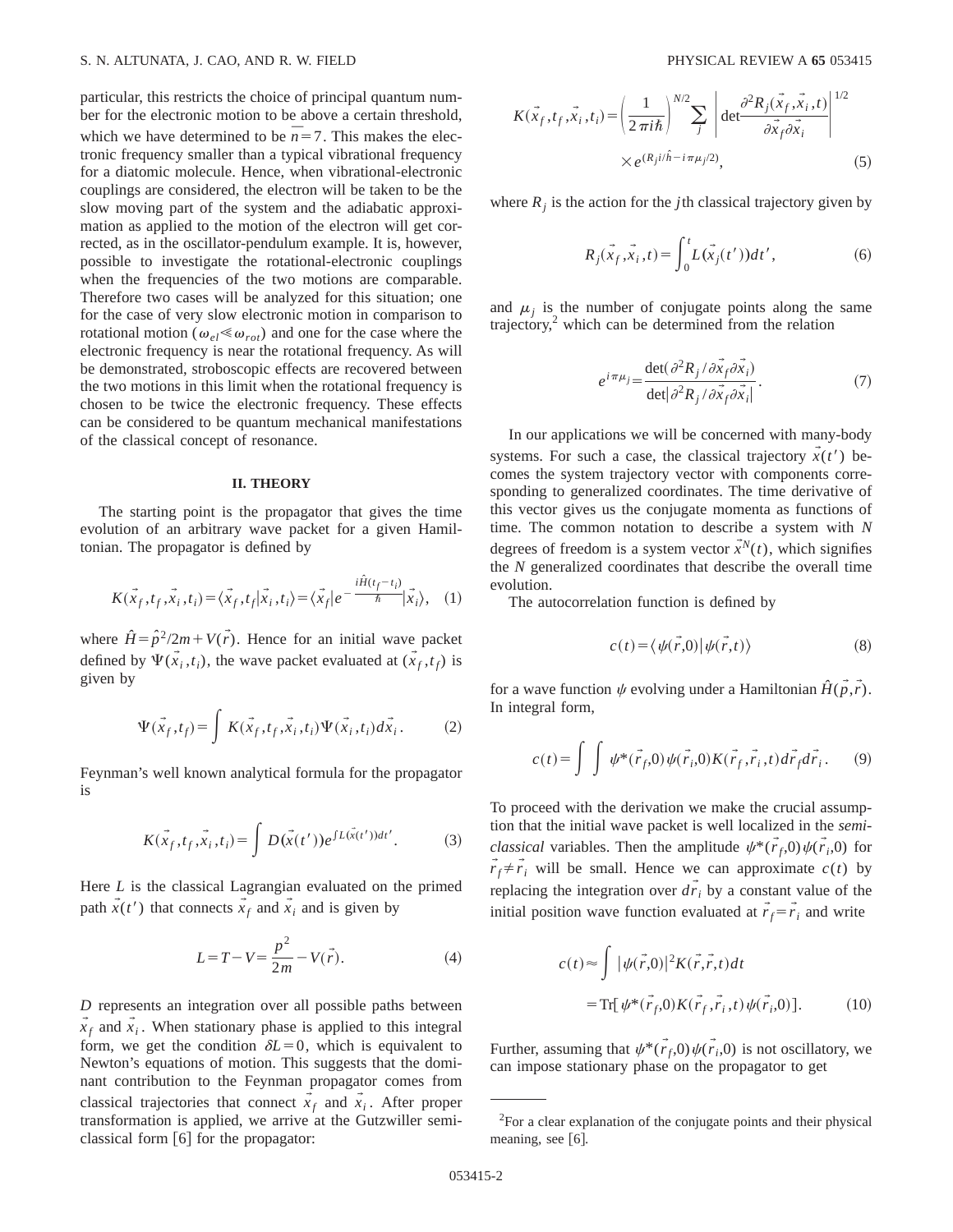$$
\frac{\partial K}{\partial \vec{r}_i} \frac{\partial \vec{r}_i}{\partial \vec{r}_f} + \frac{\partial K}{\partial \vec{r}_f} = 0,
$$

which gives

$$
-\vec{p}_i + \vec{p}_f = 0. \tag{11}
$$

With the additional condition that  $\vec{r}_f = \vec{r}_i$ , this becomes the definition of a periodic orbit. Thus, from the sum over classical trajectories, only trajectories located near periodic closed orbits will contribute to the integral. It is allowed that the trajectories will have completed multiple periods by the time at which the autocorrelation function is evaluated. Thus, it is sensible to label each periodic orbit by an integer *k*, the number of cycles completed at *t*. Next, we choose a point  $\vec{r}_0$ on the periodic orbit which lies in a region where the initial wave packet has significant amplitude, and we expand the phase of the propagator to second order about this point:

$$
R = R_k(\vec{r}_0, \vec{r}_0, t) + \frac{1}{2} \sum_{i,j=1}^{N} I_{ij}(r^i - r_0^i)(r^j - r_0^j).
$$
 (12)

Here,

$$
I = \left(\frac{\partial^2 R}{\partial \vec{r}_f \partial \vec{r}_i} + \frac{\partial^2 R}{\partial \vec{r}_i \partial \vec{r}_f} + \frac{\partial^2 R}{\partial \vec{r}_f \partial \vec{r}_f} + \frac{\partial^2 R}{\partial \vec{r}_f \partial \vec{r}_f} + \frac{\partial^2 R}{\partial \vec{r}_f \partial \vec{r}_i}\right)\Big|_{\vec{r}_i = \vec{r}_f = \vec{r}_0}
$$
(13)

Thus the autocorrelation function can be written as

$$
c(t) = \left(\frac{1}{2\pi i\hbar}\right)^{N/2} \sum_{k} \left(\det \left|\frac{\partial^2 R}{\partial \vec{r}_f \partial \vec{r}_i}\right|\right)^{1/2} \Big|_{\vec{r}_0} e^{-(i/\hbar)R_k}
$$

$$
\times \int |\psi(\vec{r},0)|^2 e^{-(i/2\hbar)} \sum_{i,j=1}^N I_{ij}(r^i - r_0^i)(r^j - r_0^j) d\vec{r}.\tag{14}
$$

This expression is subject to the restriction that  $\vec{r}_f = \vec{r}_i$ . We can improve on the approximation by distinguishing the two points but retaining the same form:

$$
c(t) = \left(\frac{1}{2\pi i\hbar}\right)^{N/2} \sum_{k} \left(\det \left|\frac{\partial^2 R}{\partial \vec{r}_f \partial \vec{r}_i}\right|\right)^{1/2} \Big|_{\vec{r}_o} e^{-(i/\hbar)R_k}
$$

$$
\times \int \int \psi(\vec{r}_f,0) \cdot \psi(\vec{r}_i,0) e^{-(i/\hbar)I(\vec{r}_f,\vec{r}_i)} d\vec{r}_f d\vec{r}_i, \quad (15)
$$

with

$$
I(\vec{r}_f, \vec{r}_i) = \frac{\partial R}{\partial \vec{r}_i} \cdot (\vec{r}_i - \vec{r}_0) + \frac{\partial R}{\partial \vec{r}_f} \cdot (\vec{r}_f - \vec{r}_0)
$$
  
+ 
$$
\frac{1}{2} (\vec{r}_i - \vec{r}_0) \cdot \frac{\partial^2 R}{\partial^2 \vec{r}_i} \cdot (\vec{r}_i - \vec{r}_0)
$$
  
+ 
$$
\frac{1}{2} (\vec{r}_f - \vec{r}_0) \cdot \frac{\partial^2 R}{\partial^2 \vec{r}_f} \cdot (\vec{r}_f - \vec{r}_0)
$$
  
+ 
$$
(\vec{r}_f - \vec{r}_0) \cdot \frac{\partial^2 R}{\partial \vec{r}_f \partial \vec{r}_i} \cdot (\vec{r}_i - \vec{r}_0), \qquad (16)
$$

and the period of the periodic orbit *k* passing through  $\vec{r}_0$  is given by  $T_{po} = t/k$ .

In general, molecular *N*-body systems will have two or more dynamical variables, corresponding to generalized coordinates, which will evolve over time scales that exhibit different periods. However, these dynamical variables will be coupled through electrostatic interactions and therefore will exchange momentum. The above analysis invites us to approach this problem in complete analogy to the oscillatorpendulum problem described in the Introduction. *We will decouple the interaction by an average over a periodic trajectory of one part of the system, thereby obtaining an analytical expression for the autocorrelation function.* Within this framework we are further allowed to use an approximate, trajectory-dependent potential function instead of the full potential felt by the wave packet, since the autocorrelation function has been put in a form that is an explicit sum of the classical periodic orbits and therefore it is the evolution of these periodic orbits that plays the key role in the final result.

In the case that there are two parts of the overall system that evolve on different time scales, such an average will lead to the separation of the actions *R* in the following manner:

$$
R_{tot} = R_k^1 + R_2^k, \t\t(17)
$$

implying that the second part evolves in averaged correlation with the first part through its particular periodic orbit *k*, leading to an autocorrelation function given by

$$
c(t) = \sum_{k} a_{k} e^{(i/\hbar)R_{k}^{1}}, \qquad (18)
$$

where  $a_k$  is a complex number to be determined and contains the phase-amplitude contribution of the second part.

In the next section we apply the outlined method to a nonrotating diatomic system where vibrational degrees of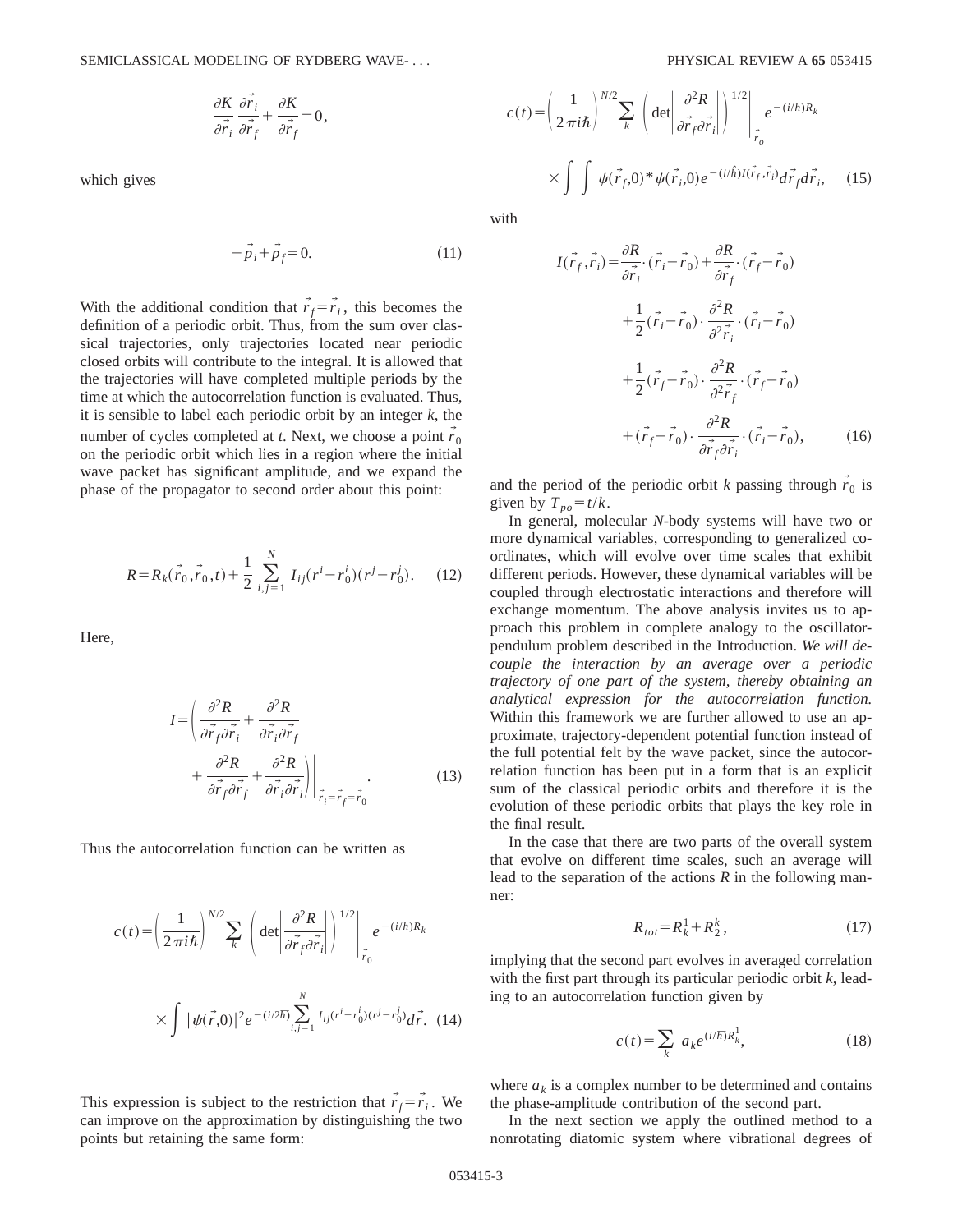

FIG. 2. Diatomic molecule:  $U = X_1 - X_2$ ;  $P = X_1 + X_2$ .

freedom are coupled to the electronic motion through a quadrupole interaction. The accuracy of the autocorrelation function is then compared with a perturbation theory calculation. In Sec. IV we add in rotations to our calculations and demonstrate how the resonances between the electronic and the rotational motions manifest themselves in the survival probability.

### **III. VIBRATIONAL COUPLING**

We investigate the time evolution of a well localized wave packet for a  $H_2$  like system with an infinite barrier against rotation.

In Fig. 2 we have an orbiting Rydberg electron, two nuclei of equal charge  $+1$ , and an effective charge density  $\rho(\vec{r}')$ , which is responsible for holding the nuclei together. We define, in atomic units,

$$
V(\vec{r}) = \int \frac{\rho(\vec{r}')}{|\vec{r} - \vec{r}'|} d\vec{r}',
$$
  
\n
$$
U = X_1 - X_2,
$$
  
\n
$$
P = X_1 + X_2.
$$
 (19)

By describing the inner electron as a static charge density, we are discarding any dynamics due to a possible excitation from the core ground electronic state via exchange of energy with the Rydberg electron. This is a good approximation if the Rydberg wave packet is localized sufficiently far from the core, as will be the case in our model. Neglecting free translation, we can write the Lagrangian of the system as

$$
L = \frac{1}{2}\mu \dot{R}^2 + \frac{1}{2} [\dot{r}^2 + r^2 \dot{\theta}^2 + r^2 \sin(\theta)^2 \dot{\phi}^2] + \frac{1}{r_1} + \frac{1}{r_2} + D_e - \frac{1}{2} k_{eff} R^2 - V(\vec{r}),
$$
 (20)

where  $R = U - U_{eq}$ ,  $\mu = M_{proton}/2$ ,  $D_e$  is the depth of the potential energy curve for the ionic diatom, and  $k_{eff}$  is a parameter determined from the curvature of the potential energy curve at the minimum,  $U = U_{eq}$ . Anharmonic terms are neglected in the nuclear potential and consequently the results we obtain will be valid only for low lying vibrational states. From molecular orbital theory we can take the following form for the charge density:

$$
\rho(\vec{r}') = |1 \sigma s|^2 = \frac{1}{2(1+S)} [1 s_A(\vec{r}') + 1 s_B(\vec{r}')]^2, \quad (21)
$$

where *S* is the overlap integral given by

$$
S = \int 1 s_A(\vec{r}')^* 1 s_B(\vec{r}') d\vec{r}'. \tag{22}
$$

The accuracy of the method outlined in Sec. II depends on whether the initial wave packet that will evolve subject to this Lagrangian is sufficiently localized. Thus we consider an initial Rydberg wave packet that is localized near the uncertainty limit in all three electronic coordinates  $[7]$ . Our initial wave packet is defined by

$$
\psi(\vec{x},0) = \psi_{el}(\vec{r},0)\,\psi_{nuc}(R),
$$

$$
\psi_{el}(\vec{r},0) = \sum_{n} \left(\frac{1}{\pi\sigma_n^2}\right)^{1/4} e^{-(n-\bar{n})^2/2\sigma_n^2}\phi_{n,n-1,n-1},
$$

$$
\psi_{nuc}(R) = \sqrt{\frac{1}{3}}(\psi_0^{HO} + \psi_1^{HO} + \psi_2^{HO}), \qquad (23)
$$

where  $\phi_{n,n-1,n-1}$  is a hydrogenic wave function,<sup>3</sup> with principal quantum number *n*, orbital angular quantum number  $n-1$ , magnetic quantum number  $n-1$ , and  $\overline{n}=7$  with  $\sigma_n$  $\leq \frac{1}{n}$ . The wave functions labeled *HO* refer to the first three harmonic oscillator eigenstates. This choice is made to account for the possibility of vibrational transitions and the resultant dynamics. Electron exchange is neglected because the overlap of the Rydberg wave packet with the ground electronic wave function of the core is small, spin-orbit coupling is also ignored. An approximate expression for the hydrogenic linear combination that appears in Eq.  $(23)$ , using spherical polar coordinates, is given in  $[8]$ , which shows that the wave packet is localized about

$$
\overline{r} = \overline{n}^2, \quad \overline{\theta} = \frac{\pi}{2}, \quad \overline{\phi} = 0.
$$
 (24)

This describes an electronic wave packet confined to the *x*-*y* plane at a large average distance from the origin. Furthermore, the linear combination consists exclusively of high *l*'s, which imposes a large centrifugal barrier against electron penetration toward the center of the ion-core. In particular, one can safely assume that the classical trajectories of Sec. II, which will ultimately sum to yield the autocorrelation function, will lie in an asymptotic region. The potential ex-

<sup>&</sup>lt;sup>3</sup>This electronic wave packet is convenient to use as a theoretical tool but is not meant to be a model for an experimentally realizable physical system.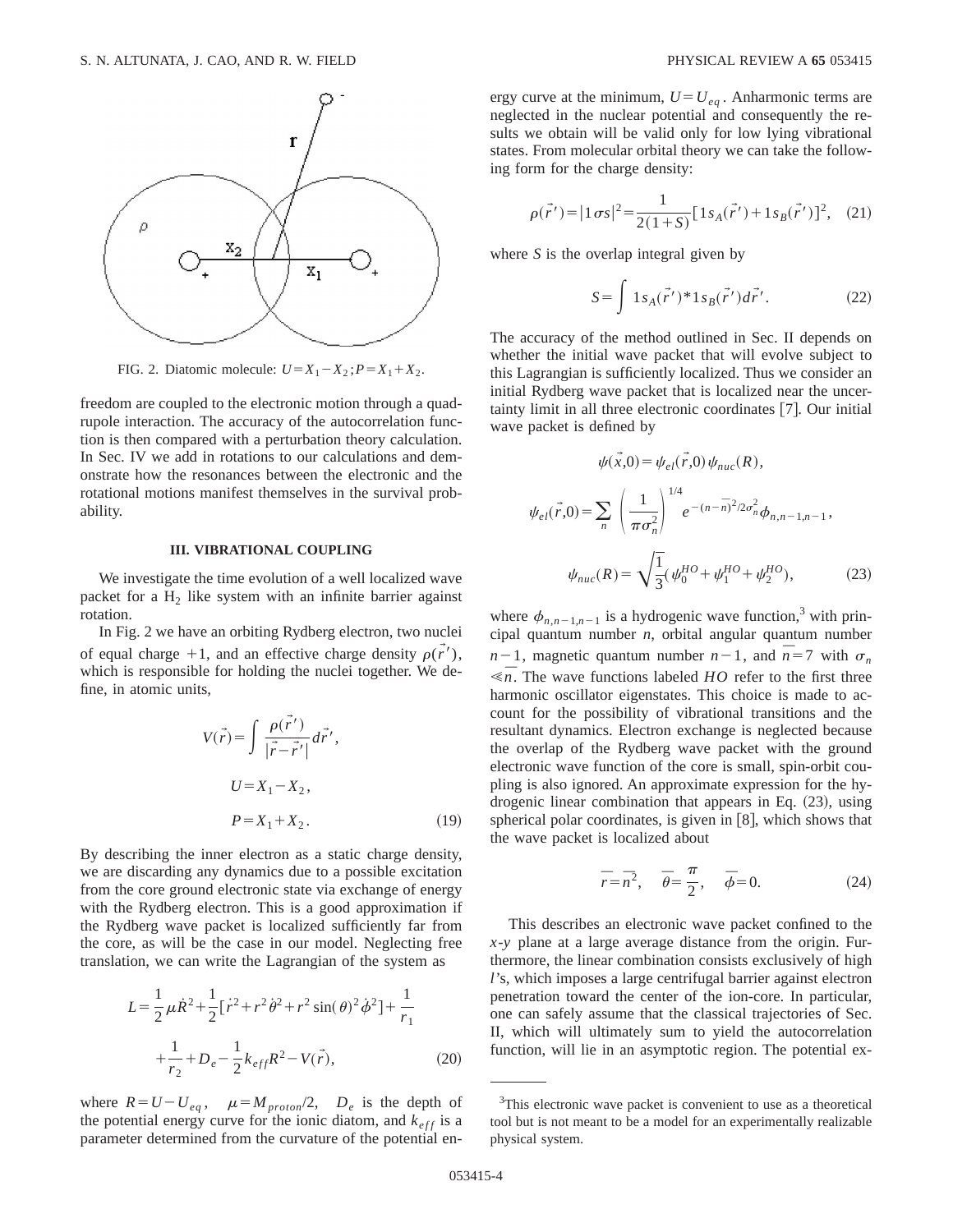perienced by such classical trajectories can be described by a static multipole expansion. The electron-electron interaction in this limit becomes

$$
V(\vec{r}) = \int \frac{\rho(\vec{r}')}{|\vec{r} - \vec{r}'|} d\vec{r}' = \sum_{l} \int_{0}^{r} \rho(\vec{r}') p_{l}(\vec{r} \cdot \vec{r}') \frac{(r')^{l}}{r^{l+1}} dv'
$$
  
+
$$
\sum_{l} \int_{r}^{\infty} \rho(\vec{r}') p_{l}(\vec{r} \cdot \vec{r}') \frac{r^{l}}{(r')^{l+1}} dv'.
$$
 (25)

For sufficiently large *r* we can assume that this expression is near its asymptotic limit, approximately giving

$$
V(\vec{r}) = \frac{1}{r}.\tag{26}
$$

We want to investigate the effect of nuclear dynamics on the electronic motion and thus we expand the nuclear attraction to its first nonvanishing multipole term that includes the internuclear distance. Since the initial electronic wave function lies in the *x*-*y* plane, a natural choice of trajectories for Eq.  $(18)$  is those confined to the same plane and which lie in the asymptotic region. Multipole expansion to second order reveals

$$
\frac{1}{r_1} + \frac{1}{r_2} \approx \frac{1}{r} \left( 2 - \frac{[1 - 3\cos^2(\phi)]U^2}{4r^2} \right),\tag{27}
$$

where  $\phi$  is the planar azimuthal angle. Here the appearance of the quadrupole term  $\left[1-3\cos^2(\phi)\right]U^2/r^3$  breaks the spherical symmetry and angular momentum is no longer conserved. As in the pendulum-spring example, we decouple this asymmetry from the electronic degrees of freedom and couple it completely to nuclear motion by introducing a time-modulated force constant  $\bar{g}_{po}(t)$  as the average value of the quadrupole term along a periodic trajectory of the electron. Explicitly, we define

$$
\bar{g}_{po}^{(t)} = \frac{1}{T_{po}} \oint \frac{1 - 3\cos^2[\phi(t')]}{2r(t')^3} dt' + k_{eff}.
$$
 (28)

The Lagrangian now becomes

$$
L^{po} = \frac{1}{2} \mu \dot{R}^2 + \frac{1}{2} \left[ \dot{r}^2 + r^2 \dot{\theta}^2 + r^2 \sin(\theta)^2 \dot{\phi}^2 \right] + \frac{1}{r}
$$
  
+ 
$$
D_0 - \frac{1}{2} \bar{g}_{po}^{(t)} \left( R + \frac{U_{eq}(\bar{g}_{po}^{(t)} - k_{eff})}{\bar{g}_{po}^{(t)}} \right)^2
$$
  
- 
$$
\frac{k_{eff}}{2} \frac{U_{eq}(\bar{g}_{po}^{(t)} - k_{eff})}{U_{eq}^{2}(\bar{g}_{po}^{(t)} - k_{eff})},
$$
(29)

and the evaluation along a periodic trajectory of the electron in the pure Coulomb potential is evident. This is the Kepler problem and the solutions are the Kepler ellipses, as we have anticipated. We let  $\overline{g}_{po}^{(t)} = \mu \omega_k^2$  with the electronic period given by  $T = t/k$ . Along the periodic trajectory the actions for the nuclei and the electron separate and so do the semiclassical propagators. From Eq.  $(15)$  we get

$$
c(t) = \sum_{k} a_{k} e^{iR_{k}^{el}} \int \psi_{nuc}^{*}(R) K^{k}(R, R', t)
$$

$$
\times \psi_{nuc}(R') dR dR'.
$$
 (30)

The complex number  $\Omega(k) = a_k e^{iR_k^{el}}$  is obtained from circular trajectories in a pure spherical Coulomb interaction and its explicit form is available in  $[1]$ . For a circular orbit of period *t*/*k* we have

$$
\phi(t') = \frac{2\pi kt'}{t} + \overline{\phi}
$$
 (31)

and Kepler's law leads to

$$
r(t) = \left(\frac{t}{2\pi k}\right)^{2/3}.
$$
 (32)

Evaluation of  $w_k$  along such circular trajectories, using Eq.  $(28)$ , gives

$$
w_k = \sqrt{\frac{-k^2 \pi^2 / t^2 + k_{eff}}{\mu}}.
$$
 (33)

Within the adiabatic picture the angular frequency  $w_k$  would simply be given by  $\sqrt{k_{eff}/\mu}$ . The term  $-k^2\pi^2/t^2$  is the *correction* we have obtained by explicitly considering the coupling between electronic and nuclear degrees of freedom. We can go one step further and write an analytical expression for the autocorrelation function in analytical form using the exact propagator for the harmonic oscillator:

$$
c(t) = \sum_{k} \Omega(k) \int \sqrt{\frac{\mu \omega_{k}}{2 \pi i \sin(\omega_{k} t)}} \exp\left(\frac{i m \omega_{k}}{2 \sin(w_{k} t)}\right)
$$

$$
\times [(R^{2} + R'^{2}) \cos(\omega_{k} t) - 2RR')]\right)
$$

$$
\times \psi^{*}(R) \psi(R') dR dR'.
$$
(34)

This is valid for any vibrational wave packet  $\psi_{nuc}(R)$  excited at time  $t=0$  and contains all information about the coherence between the zero-order states. For our initial wave packet the survival probability can be written as

$$
|c(t)|^2 = \sum_{n=1}^3 \sum_{n'=1}^3 \sum_k \sum_{k'} a_{nn'} \Omega(k, k')
$$
  
 
$$
\times e^{i[(n+1/2)\omega_k - (n'+1/2)\omega_{k'}]}.
$$
 (35)

This is further separated as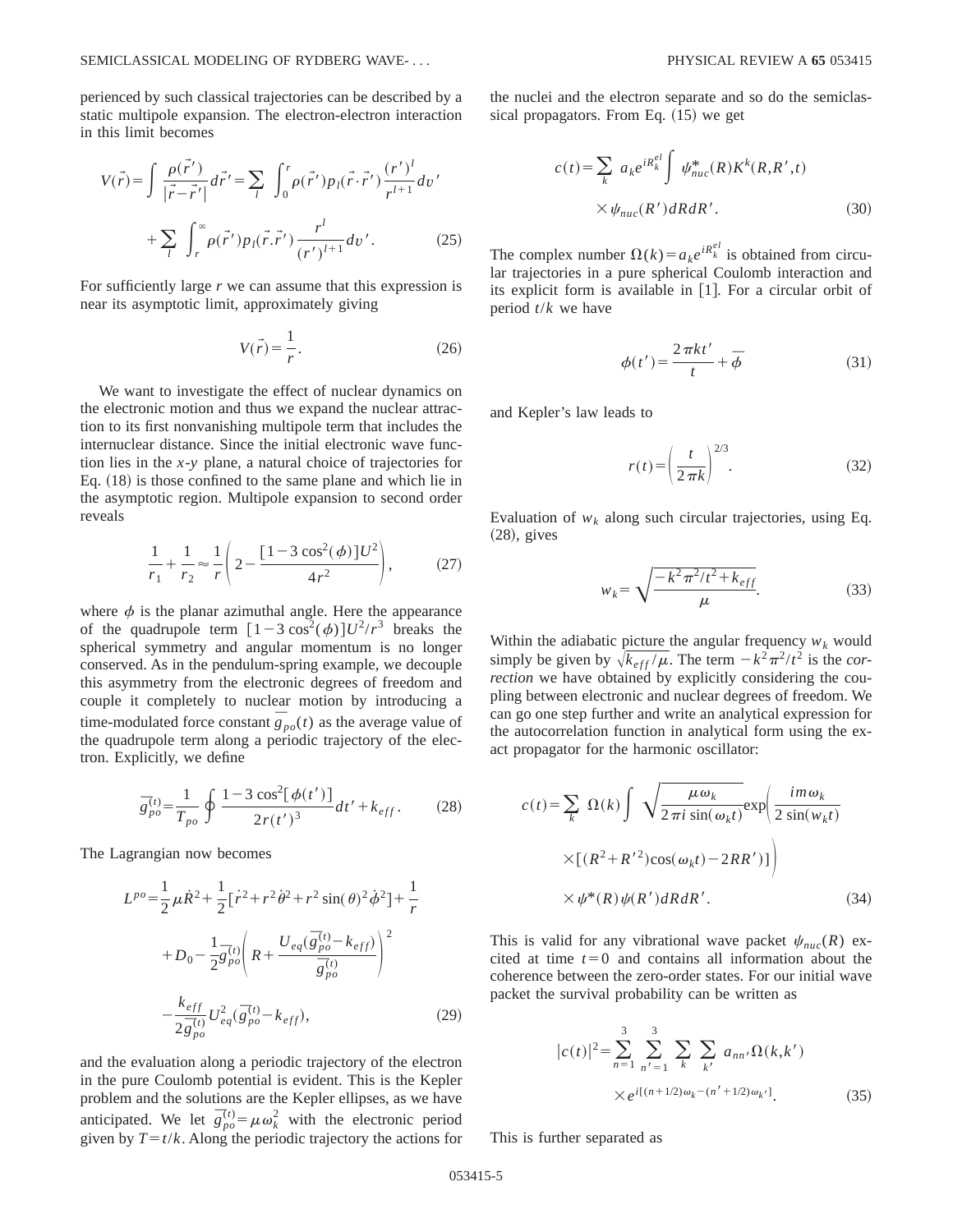$$
|c(t)|^2
$$
  
=  $\sum_{k} |\Omega(k)|^2 + \sum_{n} \sum_{k \neq k'} a_n \Omega(k, k') e^{i[(n+1/2)(\omega_k - \omega'_k)]}$   
+  $\sum_{n \neq n'} \sum_{k} a_{nn'} \Omega(k) e^{i[(n-n')(\omega_k)]}$   
+  $\sum_{n \neq n'} \sum_{k \neq k'} a_{nn'} \Omega(k, k') e^{i[(n+1/2)\omega_k - (n'+1/2)\omega_{k'}]}.$   
(36)

 $\Sigma_k \Omega(k)$  is an *atomic* term, which leads to the autocorrelation function for the hydrogen atom. The remaining terms in Eq.  $(36)$  contain all the molecular information. This form tells us that, at the hydrogen atom recurrence times, all the molecular information, which is given by the remaining terms in Eq.  $(36)$  when the atomic term is taken out, disappears, since the recurrence time implies that the *atomic* term is equal to 1. Thus, an atomic signature is built into the molecular recurrence spectrum within this framework.

#### **Perturbation analysis**

Given that most of the amplitude of the initial wave function lies outside the core region, little error is introduced if the asymptotic form of the potential is used over all space. This facilitates a perturbation theory treatment of the same problem, which we present now. The autocorrelation function in general is given by

$$
c(t) = \sum_{n,v} |a_n|^2 e^{-iE_{n,l,v}t},
$$
\n(37)

where the  $|a_n|$  are the amplitudes of the zero-order states, *n* and *l* are the electronic quantum numbers, and *v* is the vibrational quantum number. According to first-order perturbation theory,

$$
E_{n,l,v} = E_{n,v}^0 + E_{n,l,v}^1,\tag{38}
$$

with

$$
E_{n,v}^{0} = -\frac{1}{2n^2} + \sqrt{\frac{k_{eff}}{\mu}} \left( v + \frac{1}{2} \right) - D_e,
$$
  

$$
E_{n,l,v}^{1} = \left\langle n, l, m, v \right| \frac{\left[ 1 - 3 \cos^2(\phi) \right] U^2}{4r^3} \Bigg| n, l, m, v \right\rangle.
$$
 (39)

When the matrix elements are calculated we get

$$
E_{n,l,\nu} = \left(\frac{-1}{8}\right) \frac{1}{l(l+1/2)(l+1)n^3} \left(\frac{\nu+1/2}{\sqrt{k_{eff}\mu}} + Ueq^2\right)
$$
(40)

as the corrections to the zero-order energies. The autocorrelation function computed from perturbation theory is compared to the result from average decoupling theory in Fig. 3.



FIG. 3. Theoretical survival probability. The solid line is average decoupling theoryand the dashed line is perturbation theory. The parameters used are  $\sigma_n = 10/(2\pi)$ ,  $\overline{n} = 7$ ,  $k_{eff} = 0.334$ ,  $\mu$  $=918.01, D_e=0.102, U_{eq}=2, v=0.1,2.$ 

The numerical values of the force constants and the potential energy curve depths are those for  $H_2^+$ . It is seen that the two theories agree quite well even until very late times. Only after about 15 classical electronic periods, given by  $T_{cl}$  $= 2 \pi \bar{n}^3$ , do the amplitudes start to differ.

#### **Fourier transform spectrum**

The Fourier transform of the autocorrelation function gives the energy spectrum of the core plus electron system. In Fig. 4 we have plotted the Fourier transform of the autocorrelation function that was computed using average decou-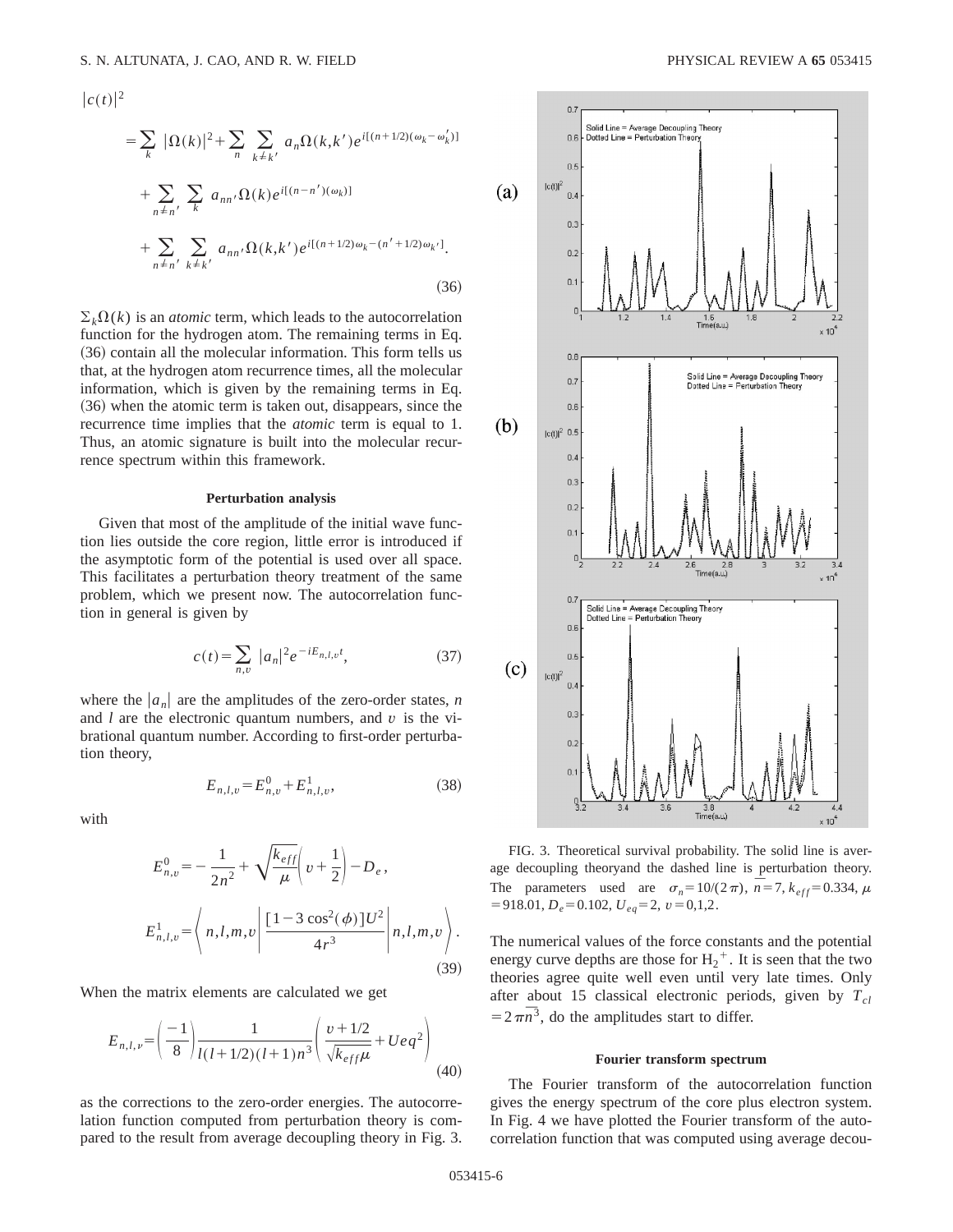

FIG. 4. Fourier transform spectrum. The three lines correspond to Rydberg series converging to  $v=0, 1$ , and 2 levels of the core. The fine structure is due to the interaction of the Rydberg electron with the ionic core.

pling theory. Here we see three Ryderg series converging to the ground, the first, and the second excited vibrational states of the ion core, in accord with the initial vibrational wave packet that we created at  $t=0$ . In Fig. 5, we have assigned these energy levels in order of increasing *n*. When the energy levels, as predicted by average decoupling, are compared to unperturbed levels in Fig. 6 one sees a relative shift for *n*  $=$  5, which seems to disappear for  $n=9$ , in the corresponding line. This is in good agreement with the well known fact that the quadrupole energy shift, which has been directly worked into average decoupling theory, scales approximately as the inverse of  $n^3 l^3$ .

#### **IV. ROTATIONS**

When the barrier against rotations is lifted, new regions of configuration space will be accessible by the diatomic core, which has hitherto been approximated by a point quadrupole. Relative probabilities for arbitrary interacting configurations of the system will depend on the rotational state of the nuclei, thereby causing a delocalization of positions on the unit sphere which is difficult to model semiclassically (see Fig. 7). We can make progress by assuming that the rigid rotation is in a state with maximal angular momentum along the *z* direction:

$$
\psi_{rot} = Y_l^m(\theta, \phi), \quad l = m. \tag{41}
$$

This confines the angular momentum onto a cone with very small apex angle, provided that *l* is chosen sufficiently large. Moreover, the planar trajectories of the orbiting electron will, on average, experience zero torque<sup>4</sup> as any component of the



FIG. 5. Assigned Rydberg levels. The Rydberg series for  $v=0$ in order of increasing *n*.



FIG. 6. Energy comparison. We observe here that the peak of the  $n=5$  line computed using average decoupling theory has been shifted slightly to the left of the unperturbed state, implying an attractive ion-core–electron interaction. Such an energy shift is absent for the  $n=9$  case. This implies that the nonspherical attraction between the core and the electron drops off very quickly with increased *n* and *l*.

<sup>&</sup>lt;sup>4</sup>This torque arises from the Coriolis and centrifugal forces, which are described by Eq.  $(59)$ .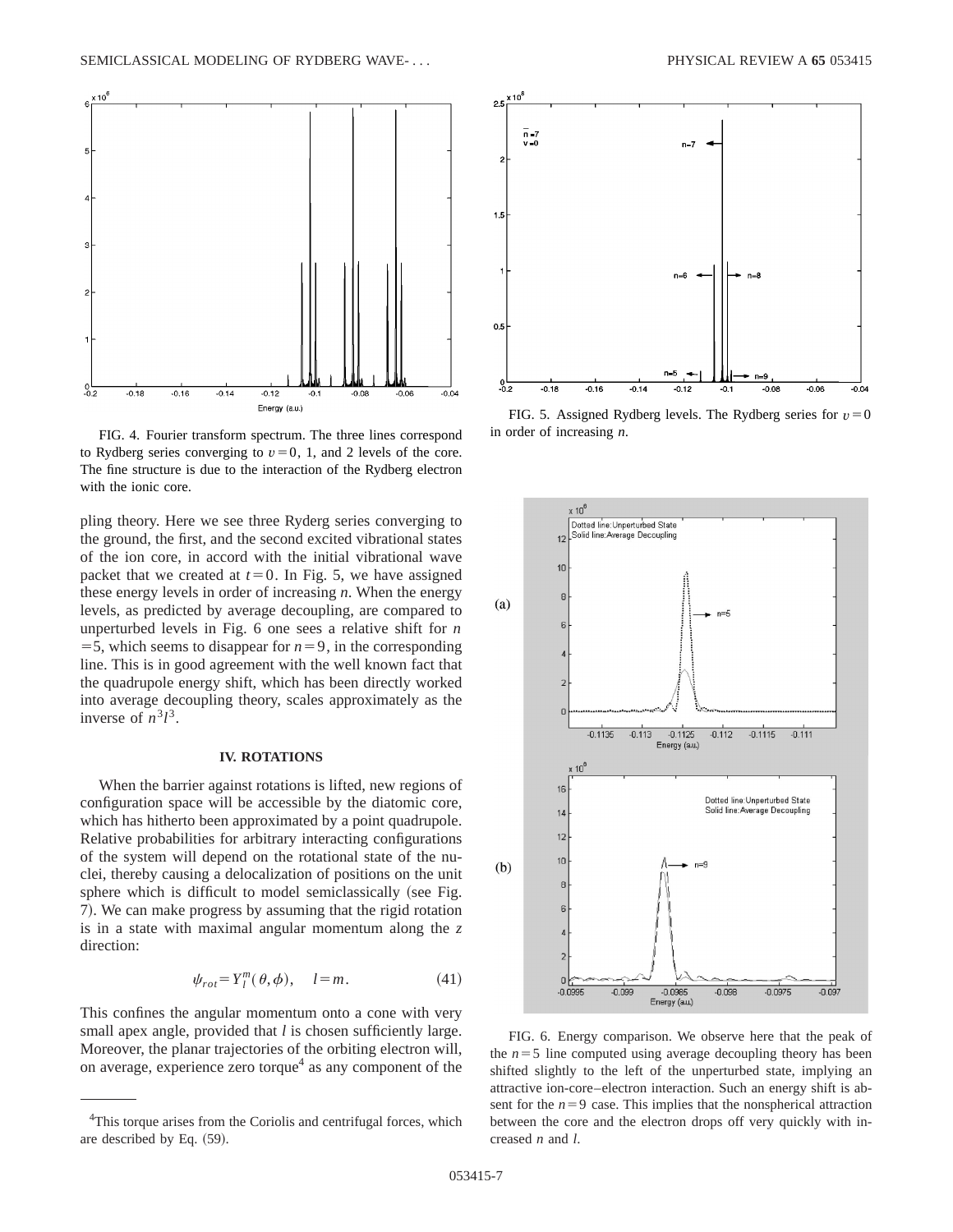

FIG. 7. Orientations of the rigid rotor on the unit sphere. Nuclear angular momentum is delocalized on the *x*-*y* plane where the classical electron trajectories lie. One can localize the nuclear rotation by letting the magnitude of the angular momentum be large and by maximizing the component along the *z* axis, i.e.,  $m = J$ .

projection of the nuclear angular momentum on the plane of rotation of the electron will be canceled by the equally likely component lying along the axially opposite direction, as can be seen from Fig. 8.

In our sum over classical trajectories formula, the electronic motion is initiated in the asymptotic region and the electron remains on average at large distance from the center of the diatomic core due to its high angular momentum and the consequent centrifugal barrier. The signature for such motions is their long periods on the atomic scale. When the angular momentum quantum number is chosen to be large for the core rigid rotation, the nuclear motion becomes much faster than the electronic motion, i.e., the diatom completes many periods before the electron is able to complete one cycle. In this limit, the orbiting electron experiences a ring of charge near the origin, as opposed to two nuclei moving, and this is illustrated in Fig. 9. Following the usual convention, we decouple the rotations from vibrations by assuming that



FIG. 8. Delocalization of angular momentum.



FIG. 9. Coplanar rotations of the core and the electron.

the moment of inertia remains on average the same, evaluated at the equilibrium bond length *Ueq* during a period of the rotation. Thus, the result of allowing the nuclei to rotate is reduced to the multiplication of the autocorrelation function by an extra phase:

$$
c(t) = c(t)^{*}e^{-iJ(J+1)t/2\mu U_{eq}^{2}},
$$
\n(42)

where  $c(t)^*$  is the part that includes the electron dynamics coupled to rotations and *J* is the rotational quantum number for the diatom. Next, we analyze the effects of the rotationelectronic couplings. The autocorrelation function has already been expressed as a sum over classical trajectories in Eq.  $(18)$ . All we have to do now is to understand how the electron trajectories are modified by our present configuration involving a ring of charge near the origin. The total force experienced by an electron at position  $\vec{r}$  becomes

$$
\vec{F} = \oint \frac{\rho(\theta)(\vec{r} - \vec{R})dl}{(\vec{r} - \vec{R})^3} + \frac{1}{r^2}\hat{r},
$$
 (43)

where, according to Fig. 9,  $\vec{r} = r \cos(\phi)\hat{x} + r \sin(\phi)\hat{y}$  and  $\vec{R}$  $=U_{eq}\cos(\theta)\hat{x}+U_{eq}\sin(\theta)\hat{y}$ . Explicitly,

$$
\vec{F} = \rho U_{eq} \left[ \int_0^{2\pi} \frac{[U_{eq}\cos(\theta) - r\cos(\phi)]d\theta \hat{x}}{[U_{eq}^2 + r^2 - 2U_{eq}r\cos(\theta - \phi)]^{3/2}} + \int_0^{2\pi} \frac{[U_{eq}\sin(\theta) - r\sin(\phi)]d\theta \hat{y}}{[U_{eq}^2 + r^2 - 2U_{eq}r\cos(\theta - \phi)]^{3/2}} \right] + \frac{1}{r^2} \hat{r},
$$
\n(44)

and the constant charge density on the ring is  $\rho=1/\pi U_{eq}$ . Since  $U_{eq} \ll r$ , we can series expand the denominators inside the integrands in powers of  $U_{eq}/r$  to get

$$
F_x = -\frac{\rho \pi (2r^2 - 3U_{eq}^2)\cos(\phi)U_{eq}}{r^4} + \frac{\cos(\phi)}{r^2},
$$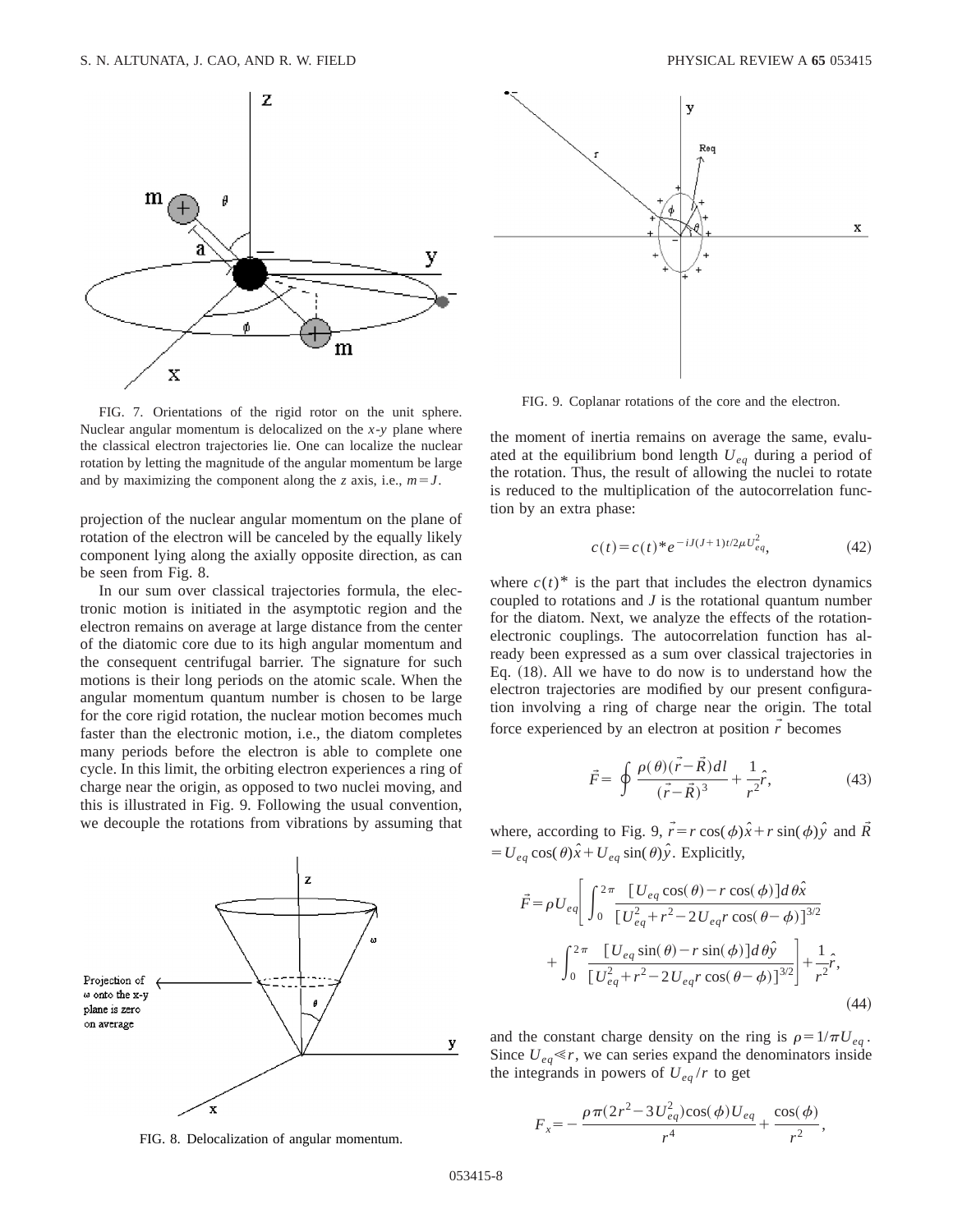

FIG. 10. Perpendicular rotations of the core and the electron. The electron rotates in the *x*-*y* plane, whereas the nuclear rotation is in the *x*-*y* plane.

$$
F_y = -\frac{\rho \pi (2r^2 - 3U_{eq}^2) \sin(\phi) U_{eq}}{r^4} + \frac{\sin(\phi)}{r^2}.
$$
 (45)

This is a purely radial force and the equations of motion can be solved by circular orbits. $5$  The new radii for these trajectories become

$$
r_k(t) = \frac{(t/2\pi k)^{4/3} - U_{eq}^2}{(t/2\pi k)^{2/3}}.
$$
 (46)

This difference between Eq. (32) and Eq. (46) is the  $U_{eq}^2$ term, which makes the new radii smaller. This shows that in this configuration there is an additional attractive interaction between the electron and the nuclei. The negative charge at the origin is shielded by the ring of positive charge and the effect of shielding increases as the radius of this ring increases. Since this radius is the internuclear separation, we can expect that the electron will be bound more strongly to the core as the internuclear separation increases, leading to a larger shift to lower energy in the corresponding electronic energy levels. Alternatively one could also choose to confine the angular momentum along the *x* axis. This would imply that the nuclei and the electron are rotating in perpendicular planes, as in Fig. 10. Letting  $\vec{r} = r \cos(\phi)\hat{x} + r \sin(\phi)\hat{y}$  and  $\vec{R} = U_{eq} \cos(\theta) \hat{z} + U_{eq} \sin(\theta) \hat{y}$ , we can carry out the integrations in Eq.  $(43)$  to get

$$
F_x = -\frac{2\pi\rho\cos(\phi)U_{eq}}{r^2} + \frac{\cos(\phi)}{r^2},
$$
  

$$
F_y = -\frac{2\pi\rho\sin(\phi)U_{eq}}{r^2} + \frac{3\pi\rho}{r}\left(\frac{U_{eq}}{r}\right)^3\sin(\phi) + \frac{\sin(\phi)}{r^2}.
$$
 (47)

Here we have an asymmetry term in  $sin(\phi)$  of the order  $(U_{eq}/r)^3$ , which we will neglect because  $U_{eq} \ll r$ . In this limit, the total radial force experienced by the electron re-



FIG. 11. Comparison of energy levels for coplanar vs perpendicular rotations. The solid line is coplanar rotations and the dashed line refers to perpendicular rotations. The parameters used are  $J=40$ ,  $\bar{n}=7$ ,  $\mu=918.01$ ,  $k_{eff}=0.3340$ ,  $D_e=0.502$ ,  $U_{eq}=2$ ,  $\sigma_n$  $=10/(2\pi)$ . It is observed in (b) that the energy peak for coplanar rotation is shifted slightly to the left of the peak for the perpendicular rotation, signifying that in the case of coplanar rotation the electron experiences stronger core attraction. As seen in  $(c)$ , the difference in the two profiles vanishes when the principal quantum number gets large. At larger distances the electron is no longer affected by the ring structure of the core and therefore the overall attractive effect disappears.

duces to  $F_r = -1/r^2$  and the electron trajectories are then given by Eq.  $(32)$ . In this configuration, the shielding of the negative charge at the origin is reduced, leading to the dis-<sup>5</sup> See Appendix A for mathematical details. **See Appendix A for mathematical details. See Appendix A for mathematical details. A see Appendix A for mathematical details. A s**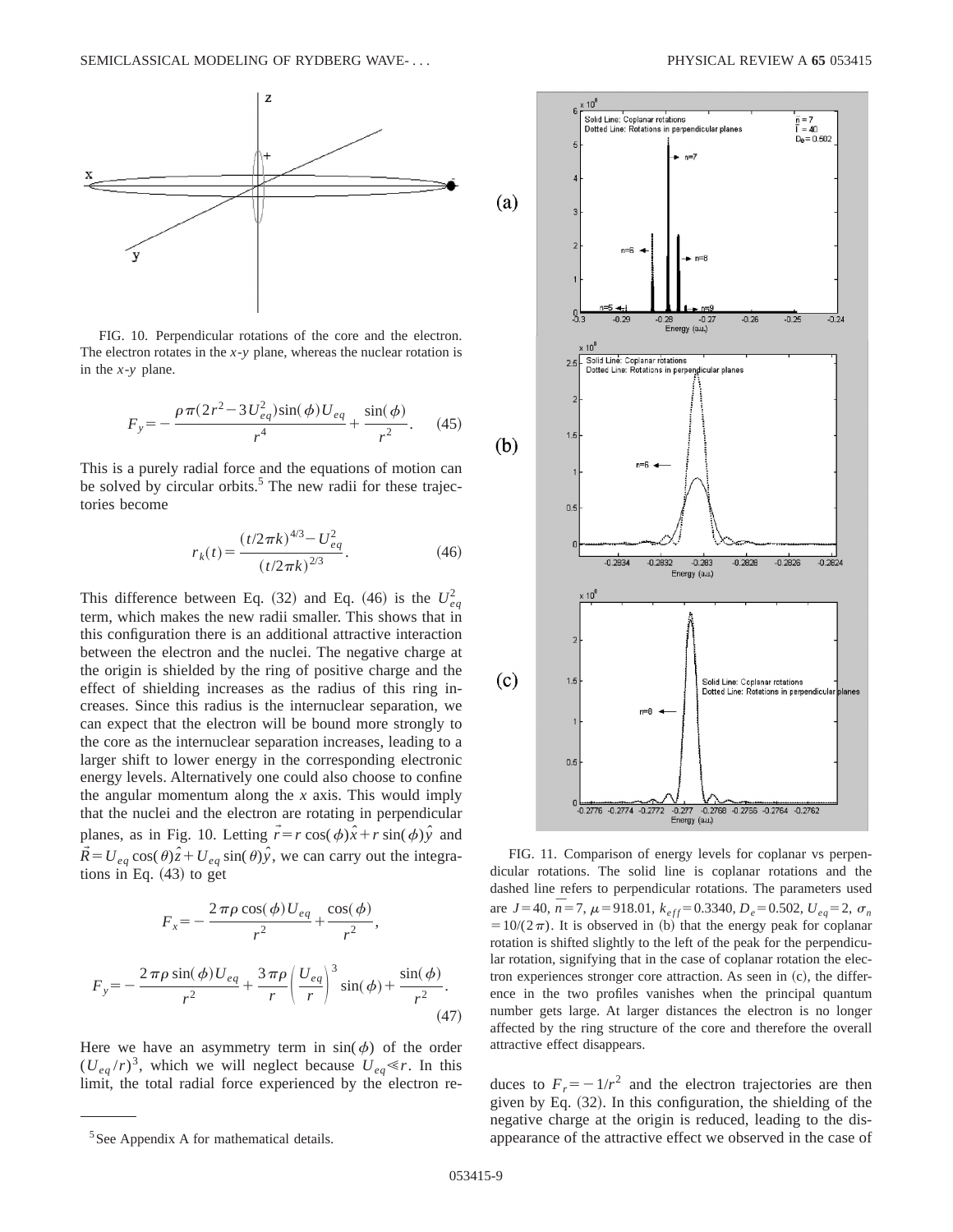coplanar rotations. In a reference frame in which the position of the electron is fixed, the ring of charge makes a complete out-of-plane rotation during an electronic period, effectively forming a *sphere* of charge near the origin. The electric field outside the sphere reduces to the electric field produced by a point charge of magnitude  $+1$  when the negative charge at the origin is also considered. Thus, the electronic motion becomes completely hydrogenlike. However, when the radius of the ring (the internuclear separation) is increased, the asymmetry term in Eq.  $(47)$  can no longer be neglected and the electron is pushed away from the core, settling into an elliptical orbit at higher energy. Hence, for this case of perpendicular rotation, the electron becomes less bound as the internuclear separation is increased. Having obtained the classical trajectories for the electron, the autocorrelation functions for the two cases of planar and perpendicular rotations can be computed, using the sum over classical trajectories formula in Eq.  $(15)$  with the same initial electronic wave function, and their Fourier transforms give the energy spectrum. In Fig. 11 we compare the energies for coplanar and perpendicular rotations. The parameters used are  $\overline{n} = 7$ and  $J=40$ . The depth of the potential energy curve has also been increased to  $D_e$ =0.502 to bind the extra rotational kinetic energy that we inject into rotations needed to confine the angular momentum along a specified axial direction. In this sense, our core is no longer explicitly  $H_2^+$ , but is an arbitrary diatomic core of total charge  $+1$  and thus, as far as the motion of the Rydberg electron is concerned, can be approximated by a point quadrupole with a charge of  $-1$  at the origin and two  $+$  charges rotating about it. A closer look at the energy profiles in Fig.  $11(b)$  displays the attractive effect of the coplanar rotations in contrast to the repulsive effect of perpendicular rotations for  $n=6$ . This effect seems to disappear in Fig.  $11(c)$  as we go higher in the Rydberg series. This is well in agreement with our expectation that, when the electron principal quantum number increases, the average distance of the electron from the origin gets very large and the effect on the electron of the *ring* structure is no longer distinguishable from that of a point charge. Consequently, the relative shift in the energies vanishes.

# **Semiclassical rigid rotor and the stroboscopic effect**

We can make the previous arguments more rigorous by explicitly treating the rotations of the nuclei semiclassically. If the autocorrelation function can be expressed as a sum over planar rotations, then average decoupling can more naturally be applied, since along every planar rotation of the rigid rotor, the rotor's angular momentum is well defined along the normal direction. However, due to the nature of the Hamiltonian, it is difficult to obtain an accurate semiclassical description for the rigid rotor. Satisfying results are obtained in the limit of high angular quantum number *J* and heavier reduced mass  $\mu$ .

In the spirit of Sec. II, we begin by exciting a well localized rotational wave packet on the *x*-*y* plane at  $t=0$ . This will allow us to express the autocorrelation function as a sum over classical rigid rotations within the *x*-*y* plane. To achieve this, we choose as our initial wave packet a Gaussian super-



FIG. 12. Planar rotations in the *x*-*y* plane.

position of spherical harmonics:

$$
\psi_0(\theta, \phi) = \sum_j a_j Y_{J,m}(\theta, \phi),
$$

$$
a_j = \left(\frac{1}{\pi \sigma^2}\right)^{1/4} \exp\left(\frac{-(J - \overline{J})^2}{2\sigma^2}\right), \quad J = m. \tag{48}
$$

This wave packet has the property that  $\bar{\theta} = \pi/2$  and  $\bar{\phi} = 0$  and  $1 \le \overline{J}$ . The autocorrelation function then becomes

$$
c(t) = \int \psi_0(\theta_f, \phi_f, 0) K(\theta_f, \phi_f, \theta_i, \phi_i, t)
$$

$$
\times \psi_0(\theta_i, \phi_i, 0) \sin \theta_f \sin \theta_i d\theta_f d\phi_f d\phi_i. \quad (49)
$$

The classical Lagrangian for the system, according to Fig. 7, becomes

$$
L = ma^2 \dot{\theta}^2 + ma^2 \sin^2 \theta \dot{\phi}^2, \tag{50}
$$

where we let  $m=2\mu$  and  $U_{eq}=2a$ . This leads us to the set of coupled differential equations:

$$
ma^{2} \ddot{\theta} = ma^{2} \sin \theta \cos \theta \dot{\phi}^{2},
$$

$$
\frac{d}{dt} (2ma^{2} \sin^{2} \theta \dot{\phi}) = 0.
$$
(51)

Next we define the rotational angular momentum in the  $\phi$ direction, which is conserved on every trajectory, as

$$
2ma^2\sin^2\theta \dot{\phi} = p_{\phi},\qquad(52)
$$

and substitution into Eq.  $(51)$  gives

$$
\ddot{\theta} = \frac{\cos \theta}{4m^2 a^4 \sin^3 \theta} p_\phi^2.
$$
 (53)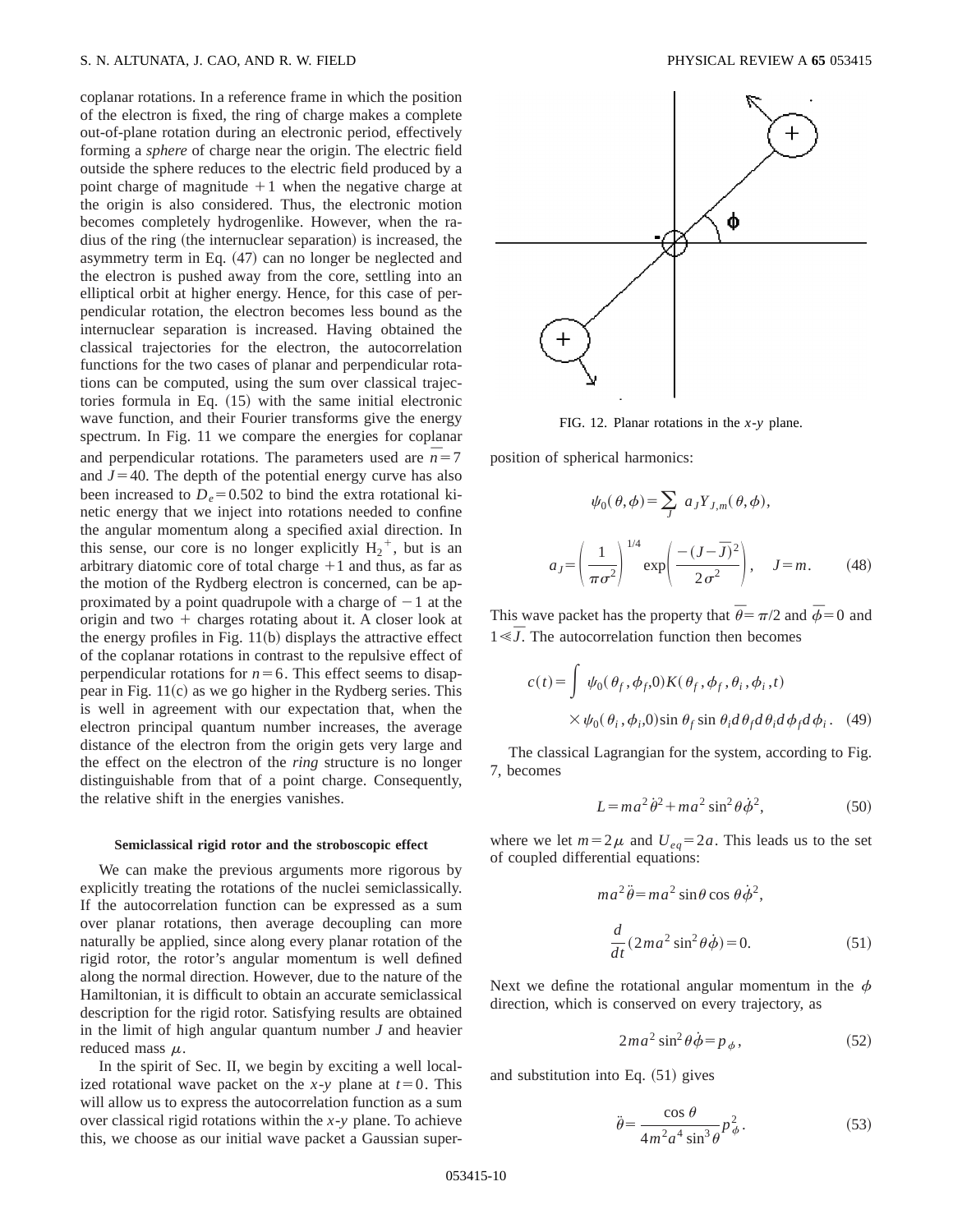Planar solutions of these equations that lie in the *x*-*y* plane can be written as (see Fig.  $12$ )

$$
\phi(t') = \frac{p_{\phi}}{2ma^2}t' + \phi_i,
$$
  

$$
\theta(t') = \theta_i.
$$
 (54)

The mapping into quantum mechanics is achieved by considering the stability properties of these trajectories via the partial derivative matrices of the action. To calculate these matrices we consider, instead, a particular set of solutions in which there are small oscillations about the equilibrium  $\theta$ position:

$$
\phi(t') = \frac{p_{\phi}}{2ma^2}t' + \phi_i,
$$
\n(55)

$$
\theta(t') = \theta_i + \frac{p_{\theta}^i}{p_{\phi}} \sin\left(\frac{p_{\phi}}{2ma^2}t'\right),
$$

where  $p_{\theta}^{i}$  is the initial rotational angular momentum in the  $\theta$ direction. It is now straightforward to calculate the partial derivatives of the action, which then constitute the blocks of the monodromy matrix  $[6]$ . The monodromy matrix can then be utilized to calculate the integral in Eq.  $(15)$ , and the resulting expression can finally be evaluated $6$  at the planar orbit given in Eq. (54) with  $\theta_i = \pi/2$ ,  $\phi_i = 0$ ,  $p_{\phi}/2ma^2$  $=2\pi i/t$ , and *j* is an integer.

The final form for the autocorrelation function is

$$
c(t) = \sum_{j} \frac{\exp[-1/2ij\pi - \overline{J}^2/\sigma^2 - 16a^4j^2m^2\pi^2/\sigma^2t^2 + 4a^2jm\pi(ij\pi + 2\overline{J}/\sigma^2)]}{\sqrt{1 + it\sigma^2/4a^2m}}.
$$
 (56)

Here the classical action is  $R_{rot}^j = ma^2 4 \pi^2 j^2/t$  and the index *j* refers to summations over planar rotations with circular frequency  $\omega_i = 2\pi j/t$ . The exact autocorrelation function is given by

$$
c(t) = \sum_{J} |a_{J}|^{2} e^{-iJ(J+1)/2\mu Ueq^{2}}.
$$
 (57)

In Fig. 13 we compare the exact result to the semiclassical result. The parameters were taken to be  $\bar{J} = 50$  and  $\mu$  $=$  3200 a.u. It is seen that the semiclassical approximation is



FIG. 13. Accuracy of the semiclassical rigid rotor. The solid line is the exact result and the dotted line refers to the semiclassical approximation. The parameters used are  $\bar{J} = 50$ ,  $\mu = 3200$ ,  $U_{eq}$  $=2, \sigma=10/(2\pi).$ 

quite accurate over a time length of 15 classical rotational periods, where a classical rotation period is given by  $T_{rot}$  $= 2 \pi \mu U_{eq}^2 / \bar{J}.$ 

Armed with this result, we return to the case of the diatom with an orbiting Rydberg electron. Over a rotation of the diatomic core, the positive nuclei interact with the Rydberg electron in orbit through long range interactions. We can model the effect of this rotation on the electronic motion by describing it in a rotating frame of reference with circular frequency  $\omega_i$ . This follows from the average decoupling formula in Eq.  $(18)$ , which generalizes as

$$
c(t) = \sum_{j} a_{j} e^{iR_{rot}^{j}} \sum_{k} b_{kj} e^{iR_{el,j}^{k}} \int \psi_{vib}^{*} K_{jk} \psi_{vib} dR, (58)
$$

where  $a_j$  is obtained from Eq. (56),  $R_{el,j}$  is the electronic action,  $K_{ik}$  is the vibrational propagator, and the subscript *j* in the remaining terms signifies that the electronic and vibrational parameters are evaluated inside the *j*th rotating frame of reference. What remains to be done is to understand how the electronic trajectories get modified inside a rotating frame. The equation of motion of an electron inside a frame that rotates along  $\omega_i$  becomes

$$
\frac{d^2\vec{r}}{dt^2} = -\frac{1}{r^2}\hat{r} - 2\vec{\omega}_j \times \frac{d\vec{r}}{dt} - \vec{\omega}_j \times (\vec{\omega}_j \times \vec{r}),\tag{59}
$$

where the additional two terms are known as the Coriolis and centrifugal forces, respectively. By the nature of the initial rotational wave packet we choose to excite, we have  $\omega_i$ 

<sup>6</sup> See Appendix B for the full derivation.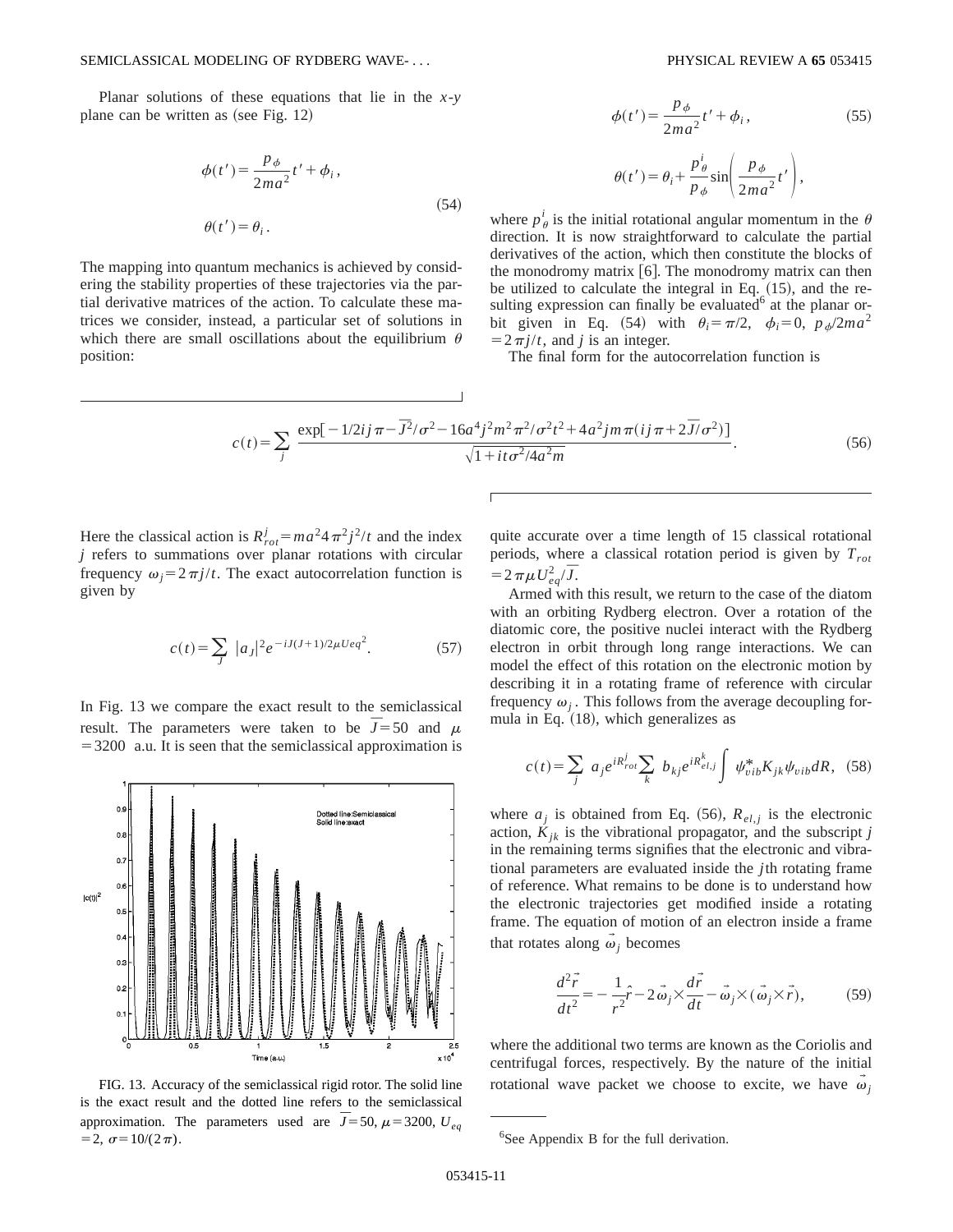$=\omega_j \hat{z}$ . We can, however, reverse the direction of this vector by making the substitution  $m \rightarrow -m$  in the initial rotational wave packet, where *m* is the magnetic quantum number. From this point on, we consider both orientations simultaneously. Since the rotation vector points in the direction normal to the plane of motion of the electron, Eq.  $(59)$  can still be solved with Kepler orbits, and the new radii for the circular electron trajectories in the rotating frame become

$$
r_{jk}^{\pm}(t) = \frac{1}{|2\pi j/t \pm 2\pi k/t|^{2/3}},
$$
\n(60)

in contrast to Eq. (32). Here  $\omega_{el} = 2 \pi k / t$  are the electron frequencies inside the rotating frame of reference. The  $+$ sign in Eq.  $(60)$  is used to signify that the nuclei and the electron rotate in the same direction whereas the  $-$  sign refers to the nuclei and electron rotating in opposite directions. Using this new definition for  $r_k$ , we can now go back and reevaluate the atomic term  $\Omega(k)$  of Eq. (30). Clearly the  $\pm$  sign that appears in the definition of  $r_k$  leads to different modifications of the autocorrelation function. This serves to break the degeneracy in the electronic motion reflecting its orientation relative to the nuclear angular momentum. Next, we account for the vibrations. In the rotating frame, the time derivative of the vector  $\vec{U}$  that connects the two nuclei is given by

$$
\frac{d\vec{U}}{dt} = \dot{\vec{U}} + \omega_j \times \vec{U}.
$$
 (61)

Here  $\dot{\vec{U}}$  is the rate of change of the vector  $\vec{U}$  as measured inside the rotating frame. This makes an additional contribution to the kinetic energy in the Lagrangian which can approximately be taken as

$$
E_o^j = \frac{1}{2} w_j^2 U_{eq}^2.
$$
 (62)

Therefore the immediate effect of rotations on the vibrations is an upward shift of the zero of energy. The average force constant of Eq.  $(28)$  models the coupling of the vibrational motion to the electronic motion. Its explicit form depends on the trajectory of the electron, and in the simple case of circular orbits, the radius of the circle. Using Eq.  $(60)$  in Eq.  $(28)$ , we can then account for the electronic-vibrational coupling inside the rotating frame of reference. The average vibrational force constant becomes

$$
g_{kj}^{\pm} = \frac{-|2\pi j/t \pm 2\pi k/t|^2 t}{4} + k_{eff}.
$$
 (63)

We are now in a position to express the complete autocorrelation function for the system using Eqs.  $(60)$ ,  $(34)$ ,  $(63)$ ,  $(56)$ , and  $(58)$ . For the initial wave packet,

$$
\psi(0) = \psi_{rot}\psi_{el}\psi_{vib},
$$
  

$$
\psi_{rot}(\theta,\phi) = \frac{1}{\sqrt{2}} \sum_{j} a_{j} Y_{j,m}(\theta,\phi)
$$

$$
+ \frac{1}{\sqrt{2}} \sum_{j} a_{j} Y_{j,-m}(\theta,\phi),
$$

$$
\psi_{el}(\vec{r},0) = \sum_{n} \left(\frac{1}{\pi \sigma_{n}^{2}}\right)^{1/4} e^{-(n-\bar{n})^{2}/2\sigma_{n}^{2}} \phi_{n,n-1,n-1},
$$

$$
\psi_{vib}(R) = \psi_{o}^{HO}. \qquad (64)
$$

The semiclassical autocorrelation function can be written as

$$
c(t) = \frac{1}{2} \sum_{j} \sum_{k} a_{j} \Omega_{j}^{+}(k) \exp\left\{-it \left[\frac{1}{2} \sqrt{\frac{g_{jk}^{+}}{\mu}} + \frac{k_{eff} U_{eq}^{2}(g_{jk}^{+} - k_{eff})}{2g_{jk}^{+}} - D_{e} + \frac{1}{2} \left(\frac{2\pi j}{t}\right)^{2} U_{eq}^{2}\right]\right\} + \frac{1}{2} \sum_{j} \sum_{k \neq j} a_{j} \Omega_{j}^{-}(k)
$$

$$
\times \exp\left\{-it \left[\frac{1}{2} \sqrt{\frac{g_{jk}^{-}}{\mu}} + \frac{k_{eff} U_{eq}^{2}(g_{jk}^{-} - k_{eff})}{2g_{jk}^{-}} - D_{e} + \frac{1}{2} \left(\frac{2\pi j}{t}\right)^{2} U_{eq}^{2}\right]\right\},
$$
(65)

$$
a_j = \frac{\exp\left[-\frac{1}{2}ij\,\pi - \overline{J}^2/\sigma^2 - 16a^4j^2m^2\pi^2/\sigma^2t^2 + 4a^2jm\,\pi(ij\,\pi + 2\overline{J}/\sigma^2)\right]}{\sqrt{1 + it\,\sigma^2/4a^2m}},
$$

$$
\Omega_j^{\pm}(k) = \frac{1}{\sigma_n \sqrt{(1/\sigma_n)^2 - i3t/2r_{kj}^{\pm}}} \exp\Bigg[ -\frac{(\sqrt{r_{kj}^{\pm}} - \overline{n})}{\sigma_n^2 + i2(r_{kj}^{\pm})^2/3t} + i\Bigg( 2\pi k \sqrt{r_{kj}^{\pm}} + \frac{t}{2r_{kj}^{\pm}} \Bigg) \Bigg],
$$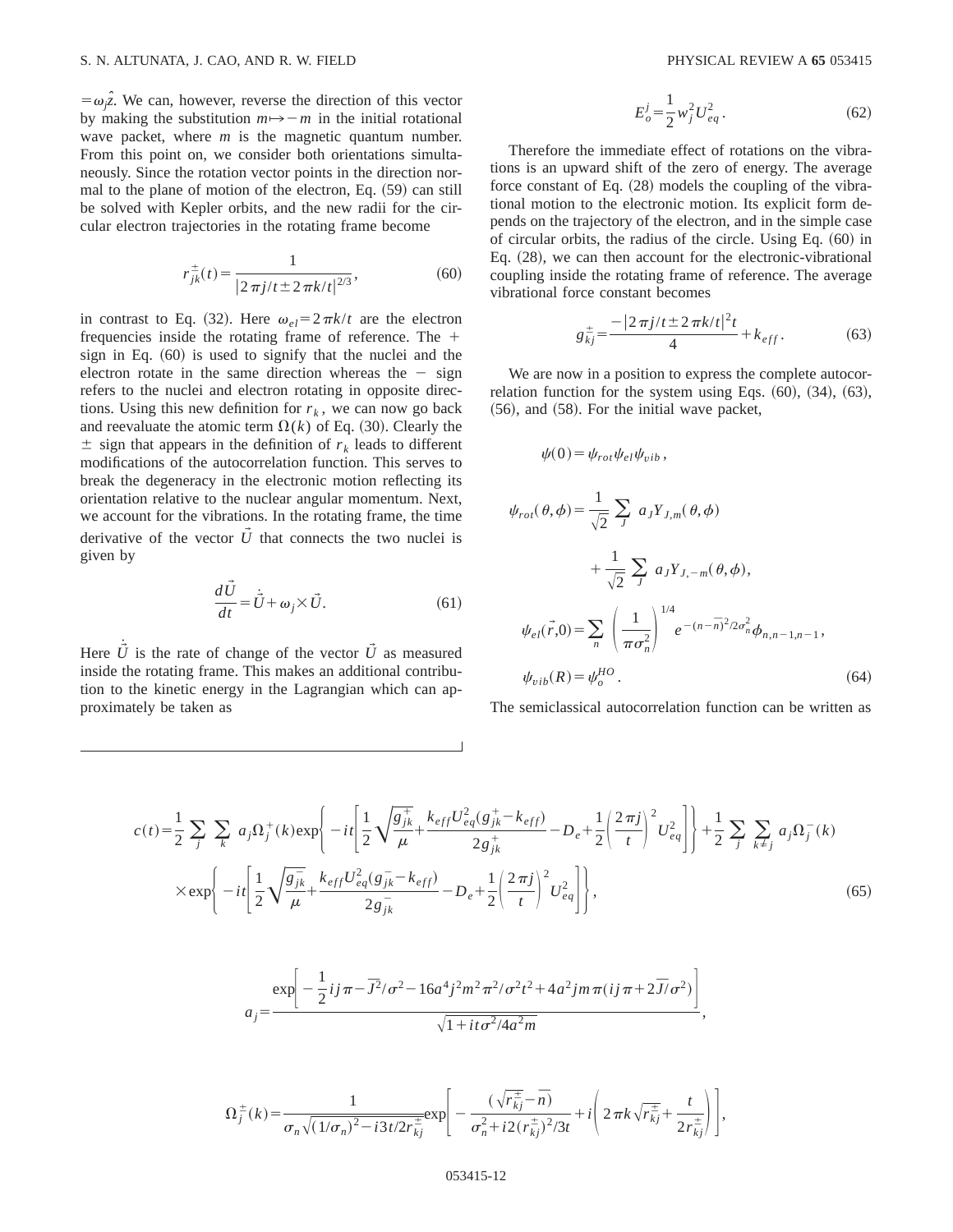

FIG. 14. Recurrence spectrum. The parameters used are  $\bar{J}$  $=$  50,  $\bar{n}$  = 8,  $\mu$  = 3200,  $k_{eff}$  = 0.3340,  $D_e$  = 0.502,  $U_{eq}$  = 2,  $\sigma_n$  =  $\sigma$  $=10/(2\pi)$ . The signature of the stroboscopic effect can be seen at the points marked by the arrows.

and is plotted in Fig. 14. The parameters used were  $\bar{J}$  $=$  50,  $\overline{n}$  = 8,  $\mu$  = 3200 a.u.,  $D_e$  = 0.502. These values were chosen so that the special condition of  $2\pi \overline{n}^3 = 2T_{rot}$  was achieved. In other words the classical period of rotation of the electron was fixed to be twice the classical period of rotation of the nuclei, thus tuning the two motions into resonance.

It is known that in the recurrence spectrum of atomic hydrogen, peaks are observed at times corresponding to integer multiples of the Kepler periods. Such peaks are also seen in Fig. 14. The positions marked with the downward pointing arrows correspond to integer multiples of the classical electronic period and thus even integer multiples of the rotational period. Partial recurrences are repeated consistently at these points. However, if the points at about a quarter of the electronic period away from the downward pointing arrows are investigated,<sup>7</sup> it is seen that recurrences completely vanish and the survival probability almost drops to zero. This behavior can be explained by considering classical configurations of the electron-diatom system. At integer multiples of the electronic periods the two motions are in phase. The electron starts out with the nuclei at a certain orientation, completes a period, and comes back to find the nuclei in the same orientation. It is as if the nuclei have not moved at all [Fig.  $15(a)$ ]. However, at the points when the survival probability is approaching zero, the classical motions are out of phase. In other words, at these points the electron completes about a quarter of its period whereas the nuclei are able to go through half a period  $[Fig. 15(b)].$  The electron is affected by the opposite of the orientation from which it started, leading to destructive interference in the corresponding wave mechanics that describe the two motions. Thus the survival probability approaches zero. How-



FIG. 15. Classical configurations.

ever, if the electron is allowed to traverse an additional quarter of a period, it will find itself in its original configuration once again, and this is indeed manifested in the figure by further partial recurrences at the midpoints of the downward pointing arrows. If the autocorrelation function is considered as a probe of the state of a system, then the situation can be related to a classical system such as a weakly coupled pendulum-oscillator pair inside a completely dark room. The probe in this case will be a light switch that we can turn on at times we choose to observe the state of the system, but we cannot keep the light on continuously. Now suppose that the period of small oscillations of the pendulum is twice that of the oscillator. Then if we turn on the light switch at times corresponding to integer multiples of the period of the pendulum, we will not be able to tell if the system has moved at all as both the oscillator and the pendulum will be back at their original positions. Only if we come in at the correct times, i.e., the times at which the two motions are out of phase, will we be able to observe motion. This is known as the *stroboscopic* effect. Our autocorrelation function displays a direct manifestation of the stroboscopic effect in the realm of quantum mechanics which was first suggested by  $[9]$ .

#### **V. CONCLUSION**

We have given a semiclassical treatment of Rydberg dynamics for a well localized initial wave packet in a diatomic system. It has been shown that our sum over classical orbits <sup>7</sup>

 $7$ These are marked with upward pointing arrows in the figure.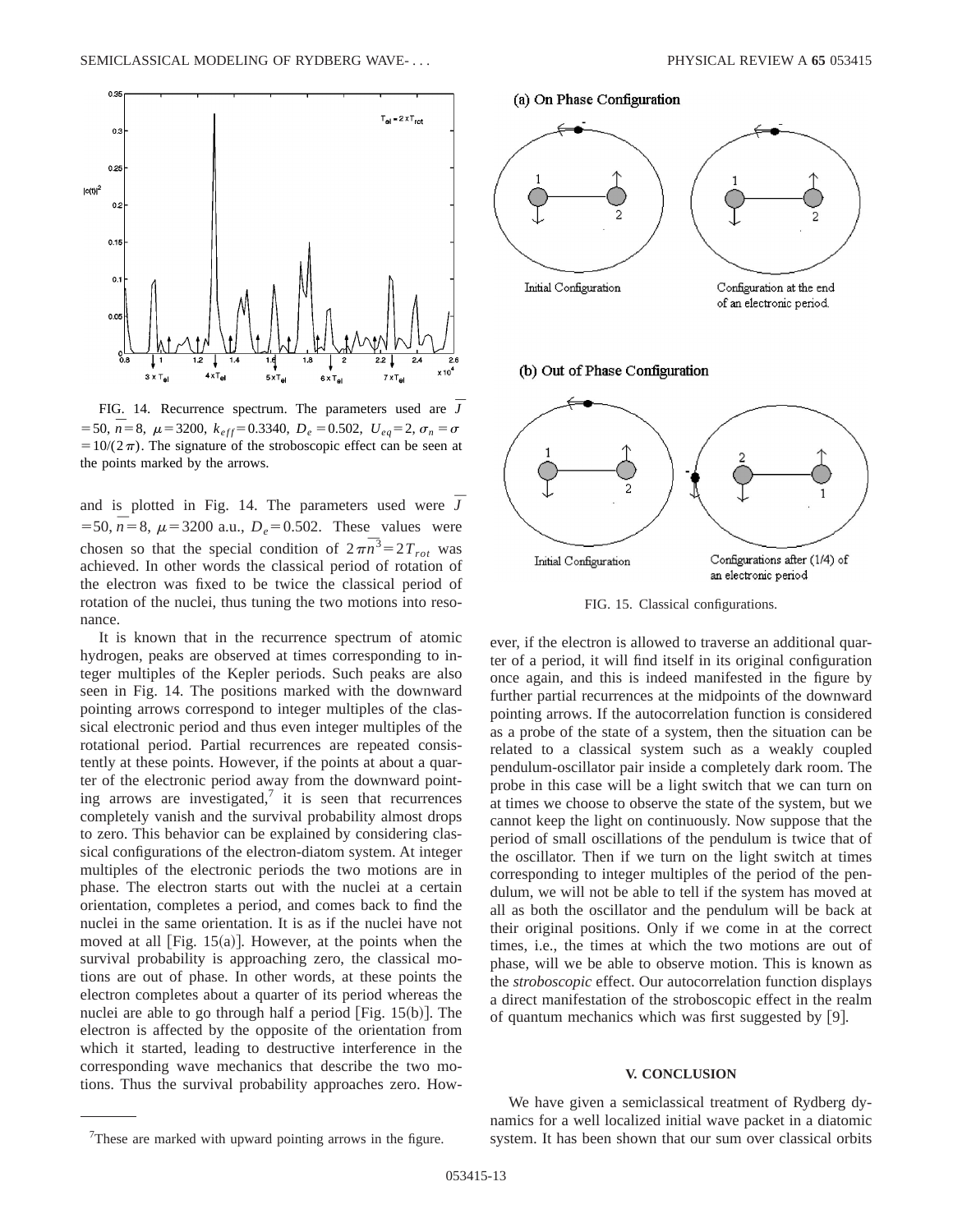formula allows us to decouple the vibration-electronic interaction, based upon an averaging principle derived primarily from a classical model. Our results agree well with the predictions of a perturbation theory treatment of the same problem. Inclusion of the rotations took place in two steps. In the first step, we worked in the limit of the nuclei moving much faster than the Rydberg electron. This has led to the introduction of an approximation of the free rotation of the nuclei by a ring of charge placed near the origin in order to analyze the dynamics of the electron. The approximation correctly predicted how the energies for the electron will be shifted, based upon the relative orientations of the two motions in the sense of coplanar versus perpendicular rotations. In the second step, we worked in the limit of resonance in which the average period for rotation matched an integer multiple of the average electronic period. Consequently, we recovered partial recurrences in the survival probability. These recurrences are the signature of the stroboscopic effect that arises when two separate parts of a system move in resonance. This illustrates how the classical concept of resonance maps into the dynamics of a fundamentally quantum mechanical molecular system.

# **ACKNOWLEDGMENTS**

This research was supported by NSF Grant Nos. CHE-0104197 and CHE-009321. S.N.A. is grateful for support by MIT.

### **APPENDIX A**

For the case of coplanar rotations we solve the equations of motion for the electron with reference to Fig. 9. The total force experienced by the electron located at  $\vec{r}$  is given by

$$
\vec{F} = \oint \frac{\rho(\theta)(\vec{r} - \vec{R})dl}{(\vec{r} - \vec{R})^3} + \frac{1}{r^2}\hat{r}.
$$
 (A1)

Explicitly,

$$
\vec{F} = \rho U_{eq} \left[ \int_0^{2\pi} \frac{[U_{eq}\cos(\theta) - r\cos(\phi)]d\theta \hat{x}}{[U_{eq}^2 + r^2 - 2U_{eq}r\cos(\theta - \phi)]^{3/2}} + \int_0^{2\pi} \frac{[U_{eq}\sin(\theta) - r\sin(\phi)]d\theta \hat{y}}{[U_{eq}^2 + r^2 - 2U_{eq}r\cos(\theta - \phi)]^{3/2}} \right] + \frac{1}{r^2} \hat{r}.
$$
\n(A2)

Taylor expansion to second order in  $U_{eq}/r$  gives

$$
\frac{1}{[U_{eq}^2 + r^2 - 2U_{eq}r\cos(\theta - \phi)]^{3/2}}
$$

$$
\rightarrow \frac{1 + 3\cos(\theta - \phi)U_{eq}/r}{r^3},
$$
(A3)

$$
F_x = -\frac{\rho \pi (2r^2 - 3U_{eq}^2)\cos(\phi)U_{eq}}{r^4} + \frac{\cos(\phi)}{r^2},
$$
  

$$
F_y = -\frac{\rho \pi (2r^2 - 3U_{eq}^2)\sin(\phi)U_{eq}}{r^4} + \frac{\sin(\phi)}{r^2}.
$$
 (A4)

The total central force becomes

$$
\vec{F} = -\frac{r^2 - 3U_{eq}^2}{r^4}\hat{r},\tag{A5}
$$

which leads to the equation

$$
\frac{4\pi^2 k^2}{t^2} = \frac{r^2 - 3U_{eq}^2}{r^5}.
$$
 (A6)

The solution we are looking for corresponds to a root of

$$
ar^{5} - r^{2} + 3U_{eq}^{2} = 0,
$$
  

$$
a = \frac{4\pi^{2}k^{2}}{t^{2}}.
$$
 (A7)

The equation for the approximating line to the curve  $ar^5$  $-r^2+3U_{eq}^2$  passing from the point  $((1/a)^{1/3},3U_{eq}^2)$  is given by

$$
y = 3\left(\frac{1}{a}\right)^{1/3} r + 3\left[U_{eq}^{2} - \left(\frac{1}{a}\right)^{2/3}\right],
$$
 (A8)

which intersects the *r* axis at the point

$$
r_k = \frac{(1/a)^{2/3} - U_{eq}^2}{(1/a)^{1/3}}.
$$
 (A9)

For the case of perpendicular rotations we refer to Fig. 10. The expression in Eq.  $(A1)$  becomes

$$
\vec{F} = \rho U_{eq} \left[ \int_0^{2\pi} -\frac{r \cos(\phi) d\theta \hat{x}}{(U_{eq}^2 + r^2 - 2U_{eq}r \sin \phi \sin \theta)^{3/2}} + \int_0^{2\pi} \frac{[U_{eq} \sin(\theta) - r \sin(\phi)] d\theta \hat{y}}{(U_{eq}^2 + r^2 - 2U_{eq}r \sin \phi \sin \theta)^{3/2}} + \int_0^{2\pi} \frac{U_{eq} \cos \theta d\theta \hat{y}}{(U_{eq}^2 + r^2 - 2U_{eq}r \sin \phi \sin \theta)^{3/2}} \right] + \frac{1}{r^2} \hat{r}. \tag{A10}
$$

The third of these integrals vanishes. Taylor expansion in  $U_{eq}/r$  to second order gives

which leads to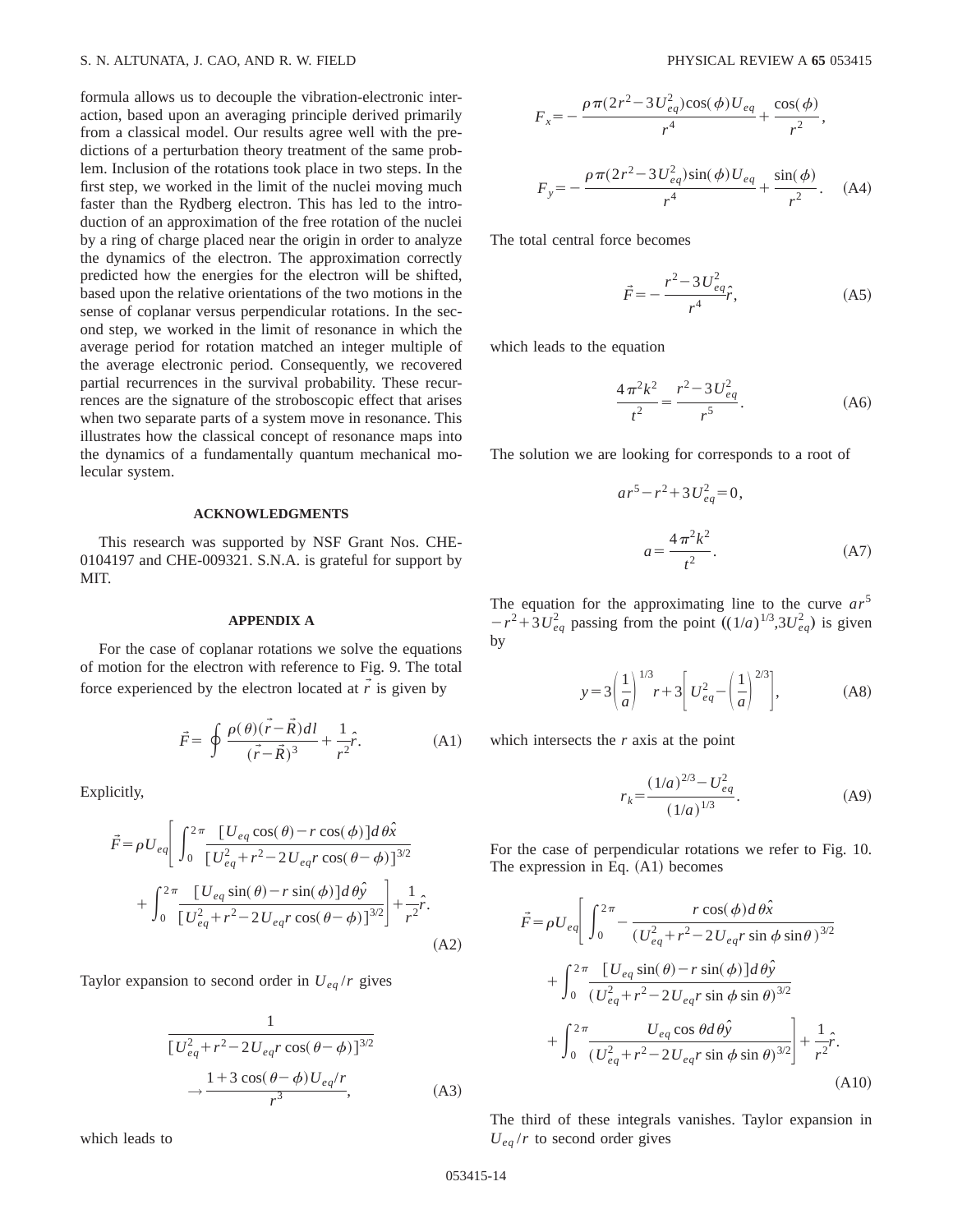$$
\frac{1}{(U_{eq}^2 + r^2 - 2U_{eq}r\sin\theta\sin\phi)^{3/2}}
$$

$$
\rightarrow \frac{1+3\sin\theta\sin\phi U_{eq}/r}{r^3},
$$
(A11)

which then leads to

$$
F_x = -\frac{2\pi\rho\cos(\phi)U_{eq}}{r^2} + \frac{\cos(\phi)}{r^2},
$$

$$
F_y = -\frac{2\pi\rho\sin(\phi)U_{eq}}{r^2} + \frac{3\pi\rho}{r}\left(\frac{U_{eq}}{r}\right)^3\sin(\phi)
$$

$$
+\frac{\sin(\phi)}{r^2}.
$$
(A12)

### **APPENDIX B**

Planar solutions of the equations of motion for the rigid rotor are given by

$$
\phi(t') = \frac{P_{\phi}}{2ma^2}t' + \phi_i,
$$
  

$$
\theta(t') = \theta_i.
$$

To calculate the stability properties of these trajectories we consider small oscillations about  $\theta_0$ . We let

$$
\theta(t') = \theta_i + \epsilon(t'),
$$

where  $\epsilon(t')$  is small. Substitution into Eq. (53) and Taylor expansion to first order in  $\epsilon$  gives

$$
\ddot{\epsilon} = -\frac{p_{\phi}^2}{4m^2a^4}\epsilon.
$$

The solutions subject to the initial conditions

$$
\theta(0) = \theta_i,
$$
  

$$
\dot{\theta}(0) = p_{\theta}^i,
$$

are given in Eq.  $(55)$ . Considering small oscillations about  $\theta_i$ reduces the blocks of the monodromy matrix to diagonal form. The monodromy matrix in this limit is given by

$$
\begin{pmatrix}\n\frac{\partial \vec{q}_f}{\partial \vec{q}_i} & \frac{\partial \vec{q}_f}{\partial \vec{p}_i} \\
\frac{\partial \vec{p}_f}{\partial \vec{q}_i} & \frac{\partial \vec{p}_f}{\partial \vec{p}_i}\n\end{pmatrix} = \begin{pmatrix} A & B \\ C & D \end{pmatrix},
$$

with

$$
A = \begin{pmatrix} 1 & 0 \\ 0 & 1 \end{pmatrix}, \quad B = \begin{pmatrix} \sin\left(\frac{P_{\phi}t}{ma^2}\right)/p_{\phi} & 0 \\ 0 & \frac{ma^2}{t} \end{pmatrix},
$$

$$
C = \begin{pmatrix} 0 & 0 \\ 0 & 0 \end{pmatrix}, \quad D \begin{pmatrix} 1 & 0 \\ 0 & 1 \end{pmatrix}.
$$

Defining further the matrices

$$
\sigma = \begin{pmatrix} \sigma & 0 \\ 0 & \sigma \end{pmatrix}, \quad K = i\sigma^{-2},
$$

$$
S = \begin{pmatrix} 2 & 0 \\ 0 & 2 + \frac{it}{2a^2m\sigma^2} \end{pmatrix},
$$

$$
T = \begin{pmatrix} 1 & 0 \\ 0 & 1 + \frac{it}{2a^2m\sigma_2} \end{pmatrix},
$$

and the vectors

$$
\vec{p}_l = \begin{pmatrix} 0 \\ \overline{l} \end{pmatrix}, \quad \vec{p}_0 = \begin{pmatrix} 0 \\ p_{\phi} \end{pmatrix},
$$

we can carry on the integration given in Eq.  $(15)$  to get

$$
c=\sum_j\ a_j\,,
$$

$$
a_j = |\det(S/2)|^{1/2}
$$
  
 
$$
\times \exp\left(iR_j - i\frac{\pi}{2}\mu_j - \sigma(\vec{p}_0 - \vec{p}_i))TS^{-1}\sigma(\vec{p}_0 - \vec{p}_i)\right)
$$
  
+ 
$$
\sigma(\vec{p}_0 - \vec{p}_1)S^{-1}\sigma(\vec{p}_0 - \vec{p}_1)\bigg).
$$

Here the final expression is evaluated over a planar rotation on the *x*-*y* plane for which we have

$$
p_{\phi} = \frac{2\pi jma^2}{t}, \quad R_j = ma^2 \frac{4\pi^2 j^2}{t},
$$

and the number of conjugate points is given by

$$
\mu_j = j,
$$

corresponding to *j* crossings through the  $\theta$  axis of the oscillating sine term over its  $j$  periods. $\delta$ 

 $8$ See Refs. [4] and [5] for further information on multidimensional Gaussian integrations.